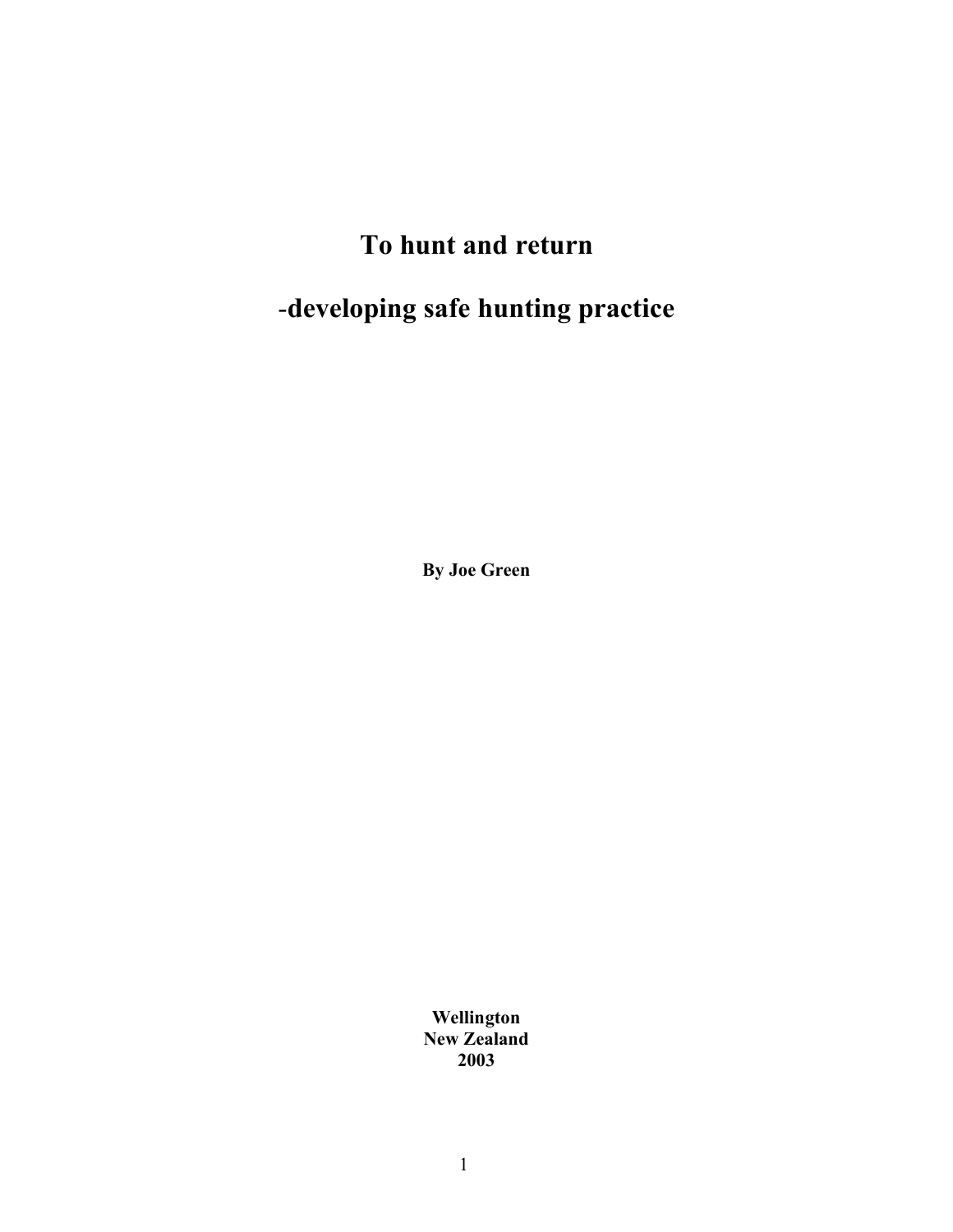# **Abstract**

This paper analyses the deaths of 33 deer hunters, shot by other deer hunters while hunting in the New Zealand bush. The shot is identified as the culminating event that is preceded by a number of contributing factors. Those factors are outlined and a range of protective behaviours listed. These are specific to deer hunting and, taken together with the New Zealand *Arms Code*, provide suggestions for minimizing the occurrence of these tragic incidents.

# **Joe Green: biographical note**

Joe Green is an Inspector of Police with nearly 20 years service in a range of operational and administrative roles. He is currently the Manager for the Licensing and Vetting Service Centre, the section of Police responsible, among other things for the planning and implementation of the New Zealand arms control regime. A trained teacher before joining the Police, Joe has completed qualifications as a trainer and holds a BA Honours degree in Sociology. A bushcraft instructor with the New Zealand Mountain Safety Council, Joe also convenes the Council's Risk Management Technical Advisory Committee.

# **Photos**

The photos on the front and back cover of this publication are used with the permission of Clyde, Steve and Egon Graf.

#### **Edited by Jackie Chapman**

## **Layout by Bunkhouse Graphic Design**

Published by The New Zealand Police Wellington July 2003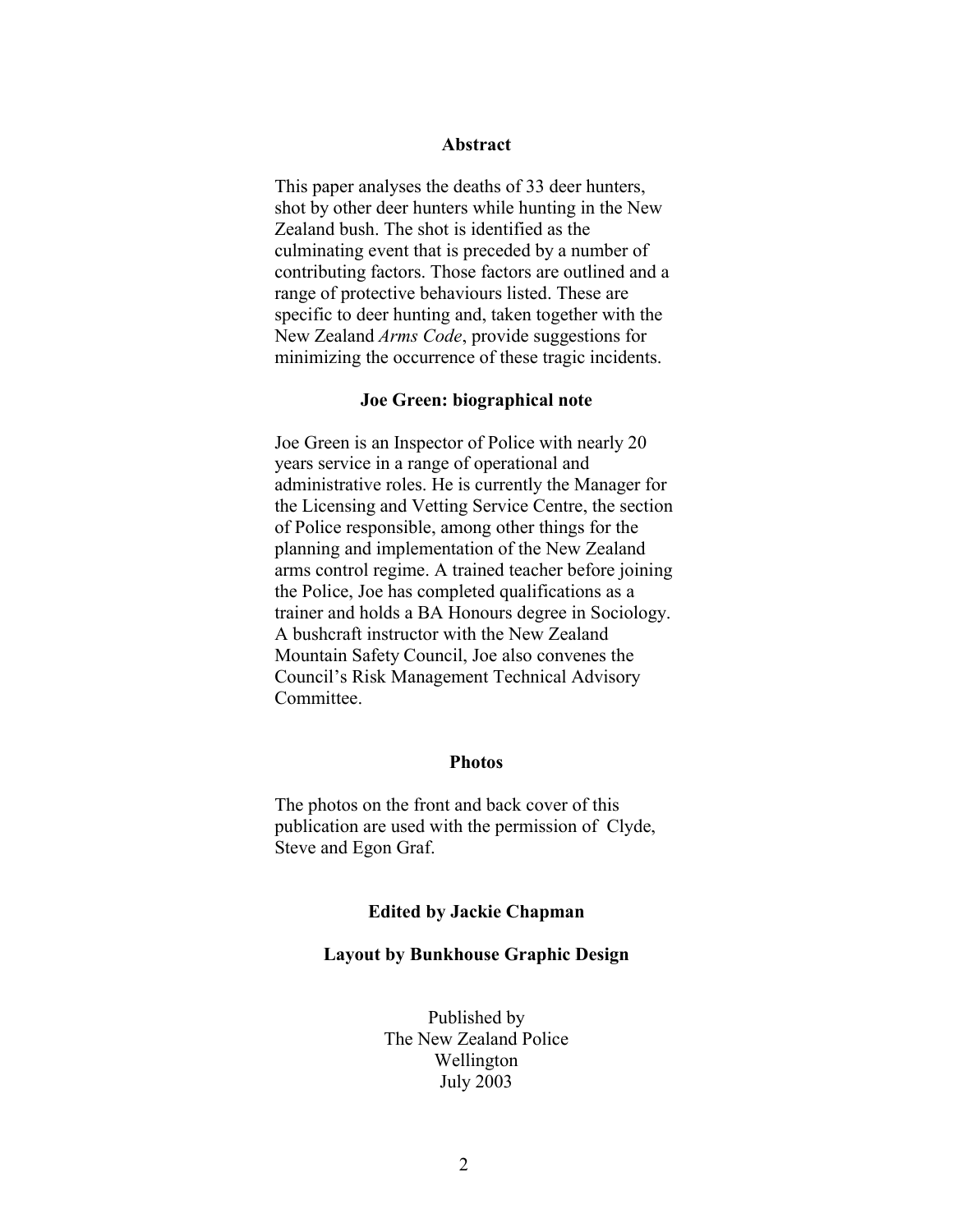# **Contents**

#### **INTRODUCTION**

#### LITERATURE REVIEW

Principles of outdoor safety management How many hunters, how many deer Hunting practice The case of high vis orange Wearing high vis orange in Virginia

#### **METHODOLOGY**

Coroners' reports Colour recognition Survey of shooters **Optometry** 

# RESULTS AND TABLES

When the incidents occurred The environment Who is shooting who – shooter and deceased Who did what – actions of the deceased and shooter Stag/buck fever? The use of alcohol or other drugs Target identification Target identification and shooter experience Target identification and snap shooting Target identification and using the scope Colour and the question of colour blindness Distance Characteristics of the shooter – survey results The shot Colour recognition project

# DISCUSSION AND CONCLUSIONS

The typical event Applying the principles of outdoor safety management Wearing high vis orange Suggestions for minimizing incidents Conclusion

#### BIBLIOGRAPHY

# ACKNOWLEDGMENTS

# THE NEW ZEALAND ARMS CODE

#### COLOUR RECOGNITION PROJECT – representative photos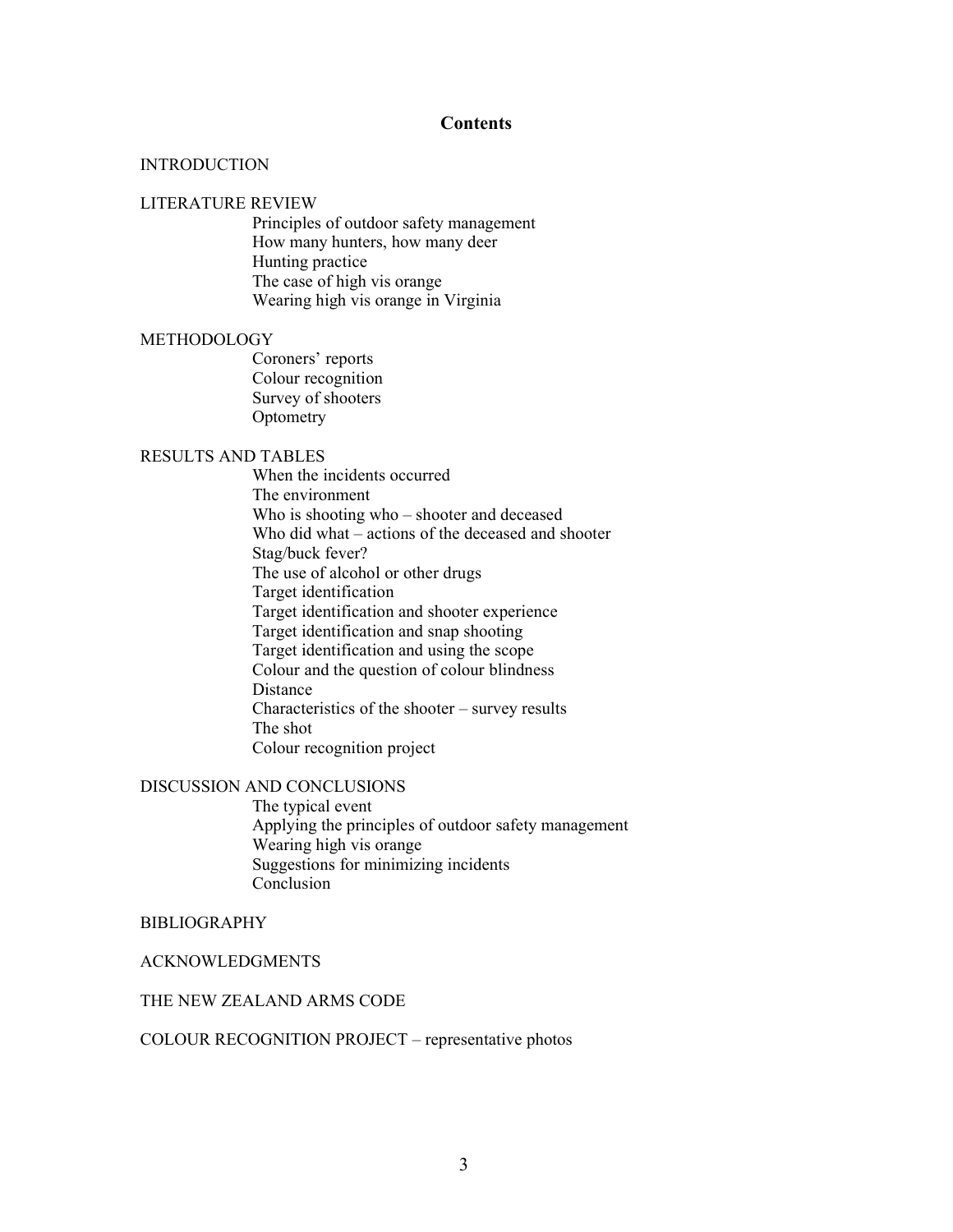# **INTRODUCTION**

The deer hunter stands on the open ridge and hears the roar. 'I'll have a go', he thinks. Calling on his years of hunting experience he responds, not too heartily, nothing to send the big fellow below off.

The roar comes back, trees shake. The hunter gives another roar, another response follows, more crashing. The big fellow approaches, eager to have a look at, and have on the interloper on his territory.

A flash of white and red in the pepperwood – here he comes! The big moment! The hunter prepares. He can feel the excitement building, his heart rate climb, breathing quicken as he gears himself up for the emergence and speedy demise of his prey. There, the red!

A hat emerges from the bush edge onto tussock, with a similarly excited hunter beneath it – holding a .308, ready to shoot the big fellow roaring above him in the tussock.

This particular event ended happily, with the two hunters, mates from way back, sitting down for a brew discussing the experience of roaring each other up, and how all too often similar incidents end in tragedy, with one hunter shooting another.

The purpose of this research project is to identify patterns of behaviour apparent in those incidents that have resulted in the deaths of deer hunters, and make recommendations for strategies that might contribute to safe hunting practices. The project analyses 33 of those tragic events between 1979 and 2002 in which one deer hunter shot and killed another deer hunter 1 . The analysis does not extend to 'near misses' because a 'near miss' within this context, if it means not shooting another hunter, is arguably a desirable event. The incident above, for example, might be termed a 'near miss'. Neither do incidents resulting

<sup>&</sup>lt;sup>1</sup> There is no indication that other users of the same recreation space, for example trampers, are shot by deer hunters (Badland, 1991, p. 1)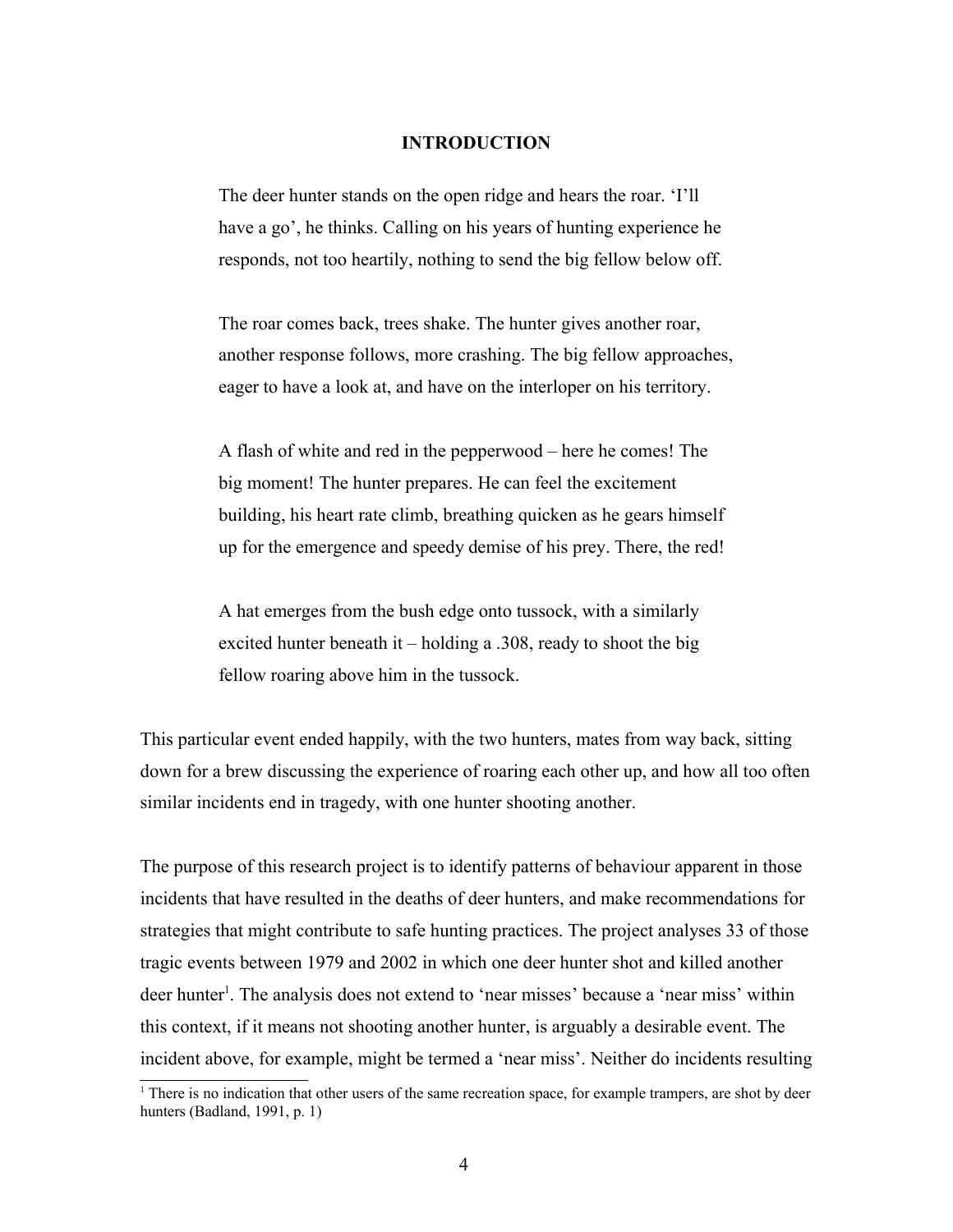in injury form part of the analysis, because there is no systematic mechanism for recording them in a way that is retrievable, as there is for deaths. This paper does not address firearms safety specifically in terms of the mechanics and technical handling of firearms. This is more than adequately dealt with in publications such as the *Arms Code*. Nor does it address wider safety associated with deer hunting, such as bushcraft, camp craft, navigation and first aid.

In chapter one I review the literature relating to hunter safety. This includes the principles of outdoor safety (risk) management, the numbers of deer and hunters, and hunting practice safety advice currently available to hunters, including the argument for high visibility (high vis) orange as a protective factor. In chapter two I describe the methodology used in this research project. Chapter three outlines the results and tables and in chapter four I discuss these results, concluding with a number of behavioural strategies that hunters might adopt in order to avoid or minimize the likelihood that they become a participant in a shooting incident.

Throughout this paper I use the terms 'protective' and 'contributing'. The term 'protective' indicates that a factor or behaviour is such that it may avert a shooting incident. A factor or behaviour is 'contributing' in that it contributes to the situation that culminates in the shooting incident.

Contributing factors are not necessarily causal factors. The cause of death in each of these incidents is the shot fired by another hunter. This paper therefore has as a basic premise: the shooter as being responsible for the shot they fire, irrespective that they are but one participant in what might be termed the field of deer hunting.

This study is necessarily limited, firstly by the very small number of incidents available for analysis. Some of the information relating to these deaths is sparse, at times limited to a very brief paragraph retained on file. In many cases the information available is based on the statement of the shooter, though this is often corroborated by the scene examination carried out by investigating Police. In some cases the event was witnessed by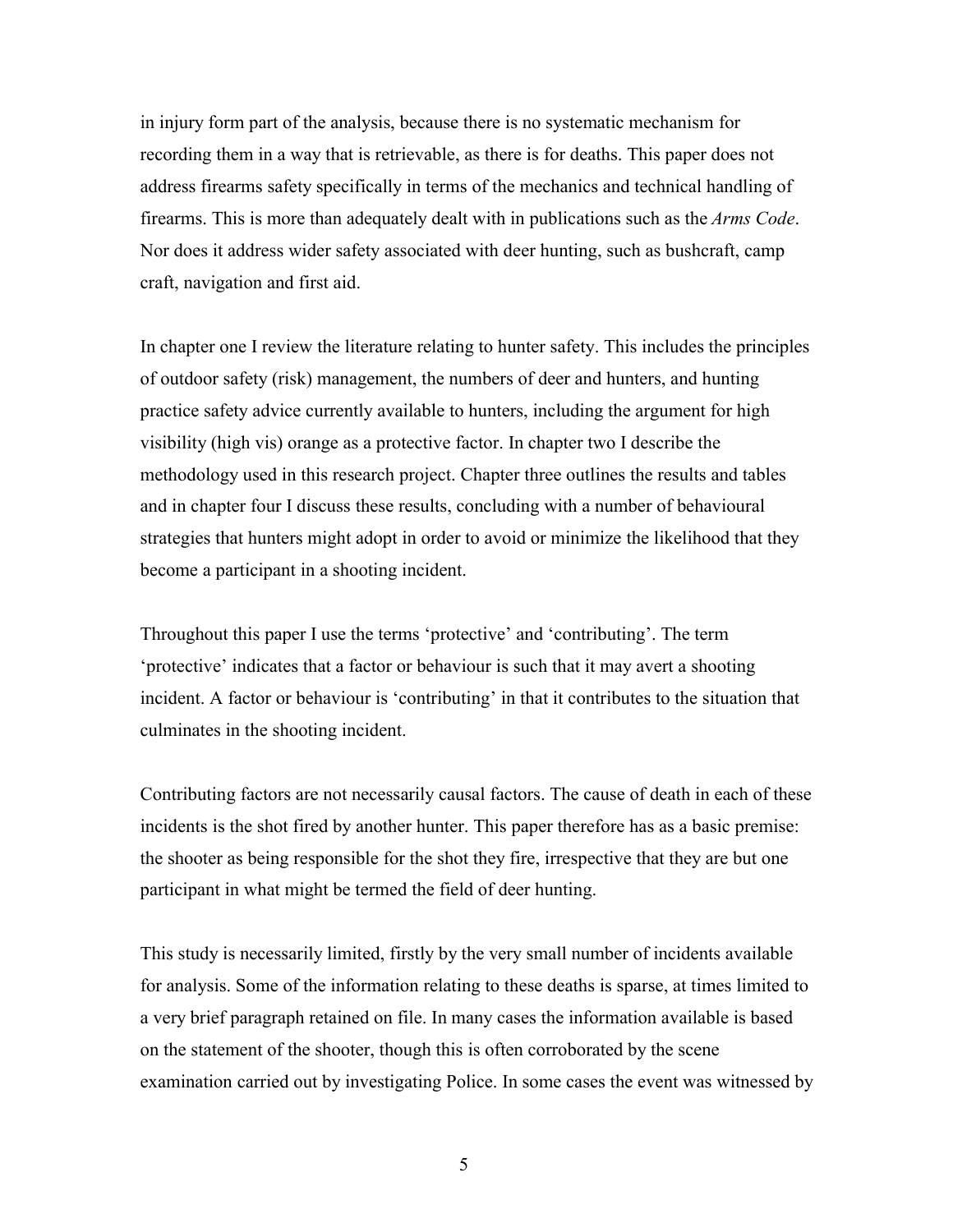another member of the party. The colour recognition project might be enhanced by using video footage to take into account the variable of movement. Finally, full text analysis of the incidents that form the basis of the Virginia database would have enabled a greater depth of comparison between the behaviours of hunters in New Zealand and Virginia, particularly the value or otherwise of wearing high vis orange.

# **LITERATURE REVIEW**

It seems that every book about hunting includes a story about a near miss, usually emphasizing the importance of identifying the target, or not shooting in an area where another hunter is known to be hunting. Philip Holden (1986, pages 73  $\&$  74) describes just such an event. Having met a group of hunters and explained where he was going to be hunting he was moved to make a 'crude outburst' at those same hunters when they fired over his head at a deer. They justified their action by saying, 'couldn't resist it'.

Some are less direct. Bill Axbey in *Along the track – a collection of New Zealand hunting yarns* (1991, p.129) was so wary that when he became aware of another hunter in the area he 'went home and left him to it'.

In what follows, I outline the principles of outdoor safety (risk) management, the number of hunters and the number of deer they shoot and hunting practice as described in several commonly available hunting guides. I examine the reported outcomes of the legislative requirement to wear high vis orange in the state of Virginia, USA.

# **Principles of outdoor safety management**

The New Zealand Mountain Safety Council manual *Managing risk in outdoor activities* written by Cathye Haddock (1993), and its forthcoming rewrite by Cathye, *Safety management in outdoor activities,* are core sources for the principles of outdoor safety (risk) management. As an outdoor activity that takes place in the New Zealand bush, often in the back country, these principles apply to and should be exercised by hunters.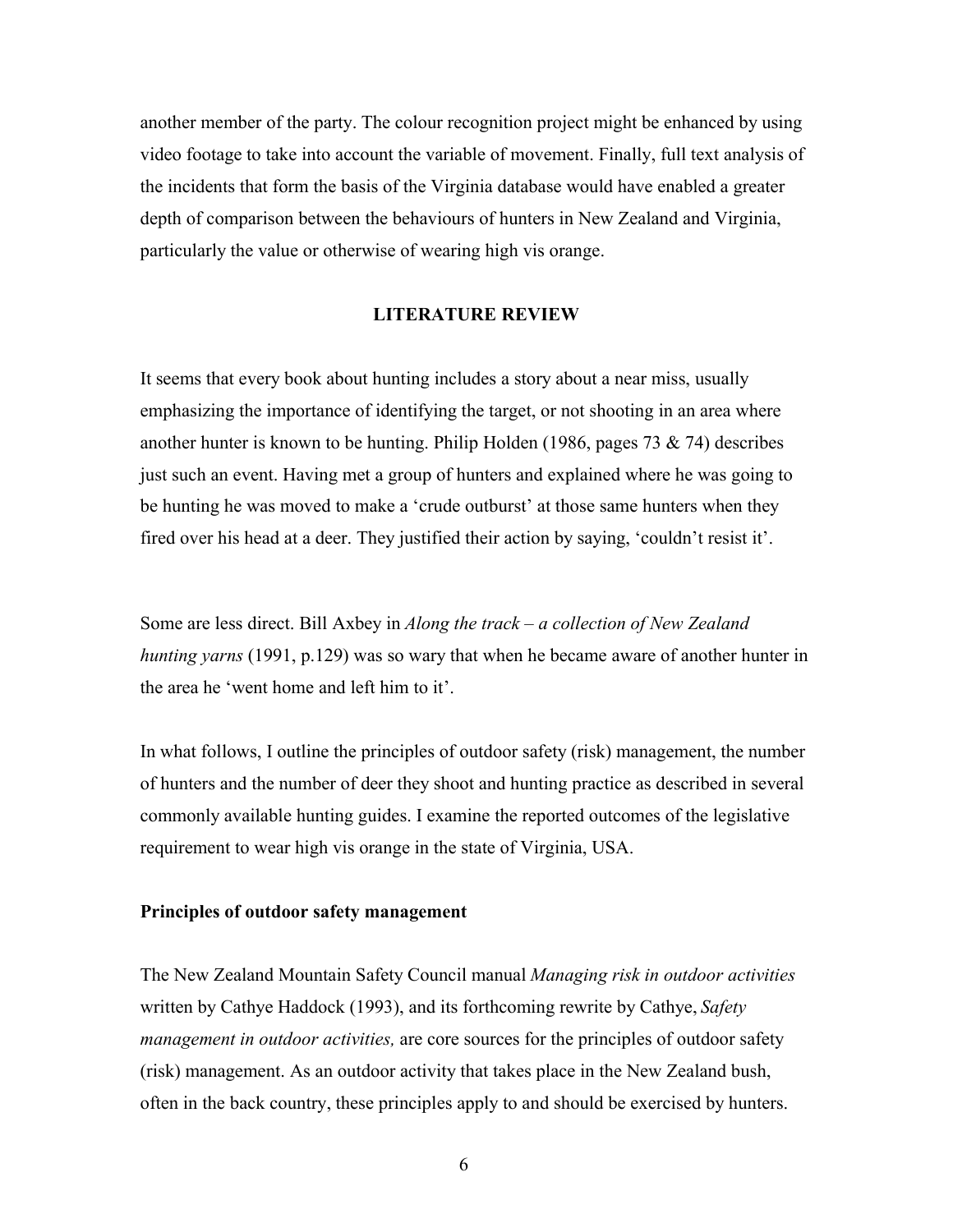Risk is defined as the 'potential to lose something of value' (Haddock 1993, p. 11). Participation in risk activities is motivated by a potential to gain something of value, including 'good health, the challenge of adventure, increased confidence, fun and the like' (Haddock, forthcoming). The uppermost limit of risk inherent in any situation, with no safety controls present, is referred to as absolute risk. When absolute risk is adjusted by safety controls, the risk remaining is referred to as real, or residual risk. Perceived risk is the individual's assessment of the real or residual risk present. A person's ability to assess and manage risk is based on their skill, knowledge and experience and is influenced by a range of factors including confidence level, familiarity with equipment, mood, degree of tiredness, psychological make up, awareness of one's limitations and knowledge of the situation (Haddock 1993, p. 20; Haddock, forthcoming).

A number of social and psychological factors 'can permeate an activity at various stages of its progression and also lead to accidents' (Haddock 1993, p. 33 – 37; Haddock, forthcoming). These include:

- Familiarization with the situation, 'where continued exposure to a hazard in a frequently used area reduced the leader/s perception of risks associated with the hazards', with a resultant belief that 'it can't happen to me'.
- Dropping your guard, often on the return from the outdoor activity.
- Risk shift, or the transfer of responsibility for managing risks, occurs when a person places the responsibility for safety management onto someone else. Usually associated with group activities and predominant among males 'the shift occurs partly because the consequences of decisions are borne by the group, not the individual' (Haddock, forthcoming).

For the hunter the phenomenon known as 'stag, or buck fever' needs to be added to the list of social and psychological factors. Stag or buck fever might best be described as a high expectation of seeing or shooting a deer, such that the excitement and emotion over rides rational thinking. Often associated with the moment of shooting it can cause the hunter to miss what would otherwise have been an easy, short range shot (Kevin Watson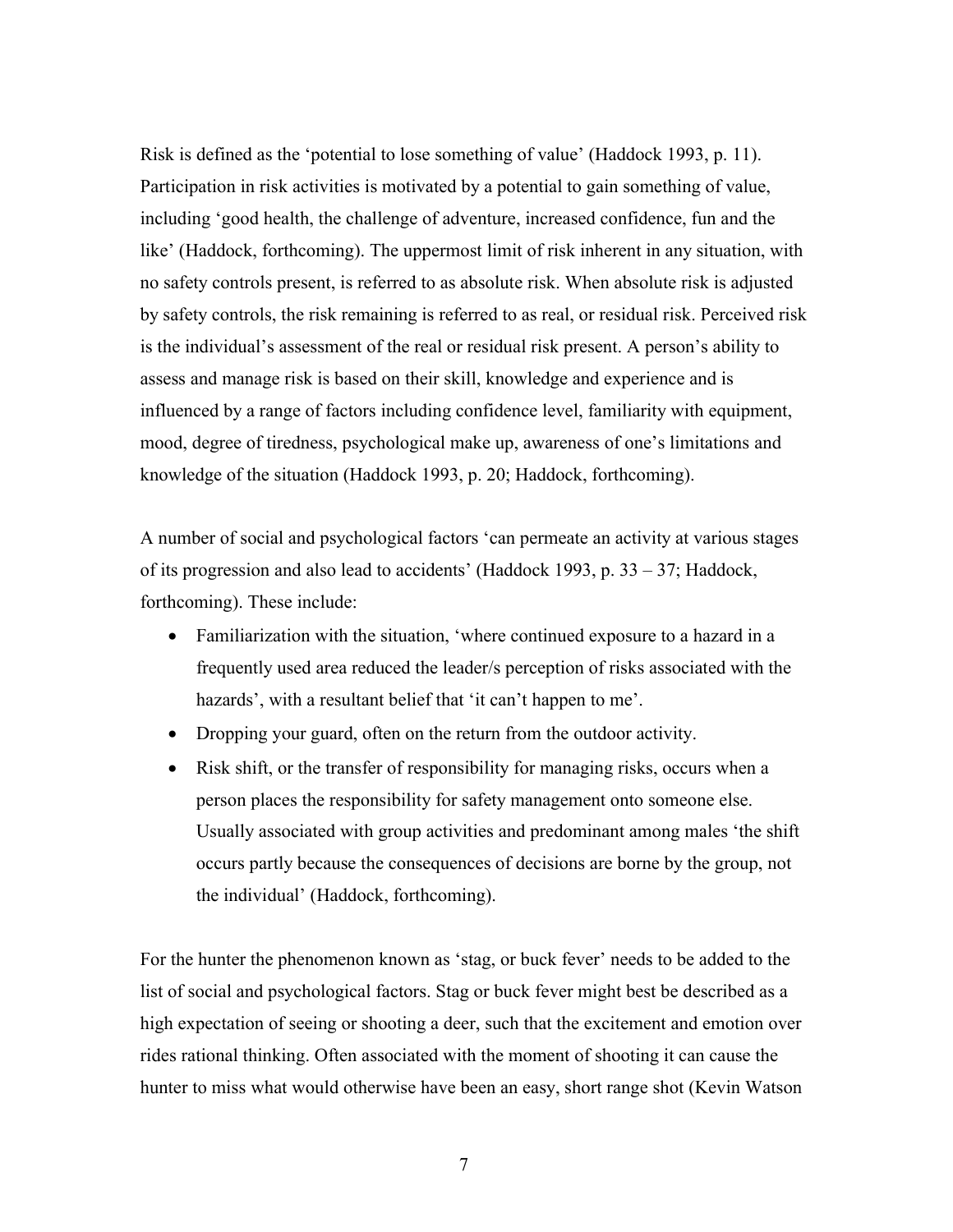in *NZ Outdoor* magazine April/May 2002, p. 34). It appears that stag/buck fever can strike even the most experienced of hunters.

Cathye (Haddock 1993, p. 66) suggests that causal pathway analysis 'allows us to find pathways to block or changes to make in the web of events leading to an accident to reduce the chances of it happening again'. In carrying out such an analysis the aim is not to attribute blame, but to 'look at management systems and practices to ensure that accidents don't happen' (Haddock 1993, p. 67). A basic understanding of attribution theory is required if the real causes of incidents are to be identified. This is 'the human tendency to take credit for positive behaviours or outcomes but to deny responsibility for bad or negative ones' (Haddock 1993, p. 36). This stems from the human desire to be seen in a good light.

These social and psychological aspects of outdoor safety (risk) management underpin and inform this research project. They enable us to look beyond the shot fired, seeing it as a culminating event that has a series of contributing events, factors and behaviours.

# **How many hunters, how many deer**

Nugent's survey of licensed firearms owners in New Zealand carried out in 1989 remains the most comprehensive source of information relating to hunters and the animals they hunt. Nugent (1992, p. 75) concluded that 117 200 New Zealanders did some hunting in 1988. 42% (49 224) of these hunted big game, including deer, pigs, goats, chamois and tahr. Of these, at least 37 251 hunted 'any deer' for a median of seven days during 1988 (Nugent 1992, p. 78). Nugent (1992, p.80) found that 30% of deer hunters were unsuccessful, with 80% of those who did experience some success taking five or fewer deer. 61% of the harvest was taken by 10% of the hunters, being in the main commercial hunters (Nugent 1989, p.12). When considering ground based harvesting of deer, Nugent (1989, p. 12) estimated that in 1988 about 29 700 hunters, hunting for an average of 13.2 days, harvested 52 500 deer in 1988. The average hunter took 1.8 deer.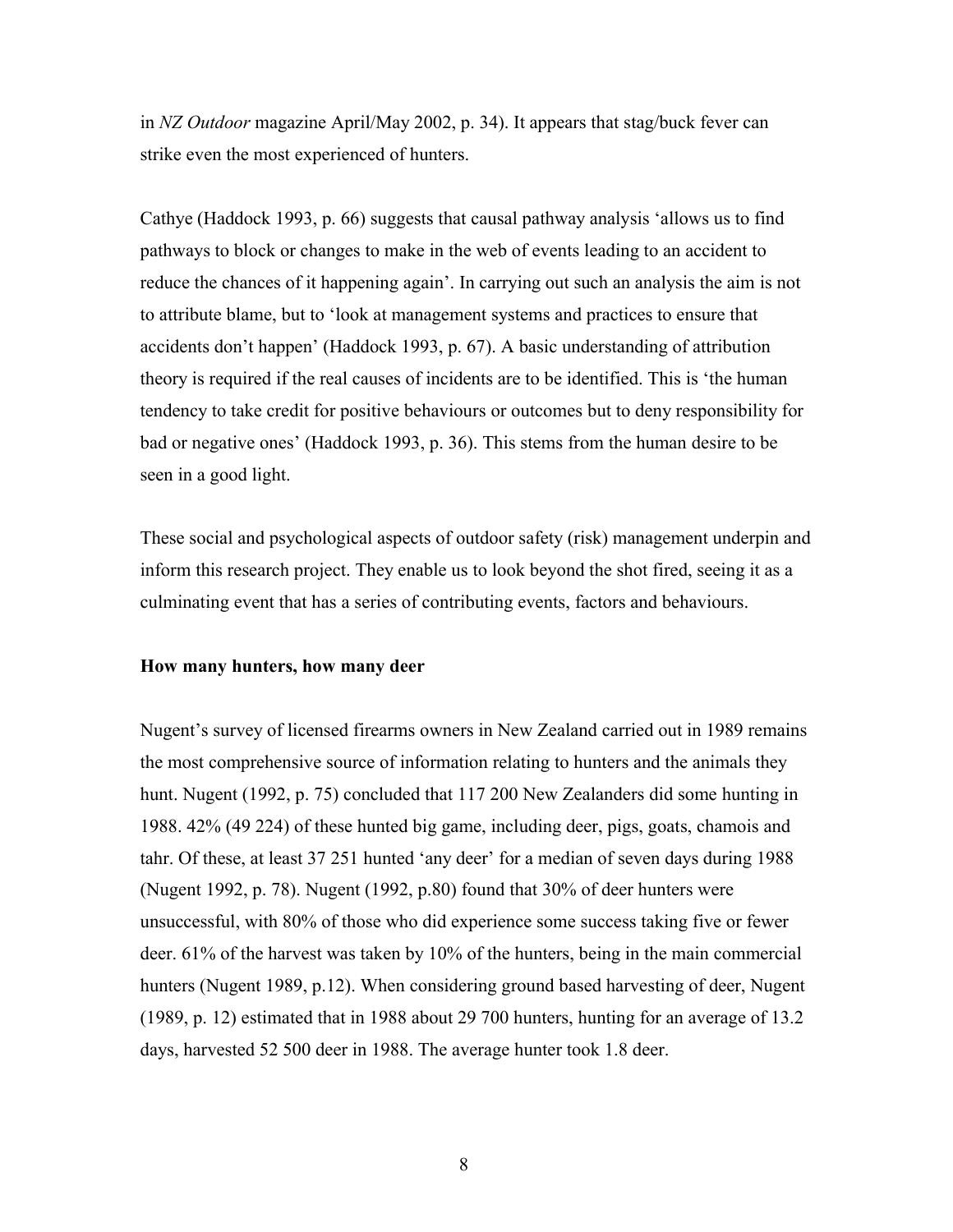Fraser (2000, p.18) reporting on the *Status and conservation role of recreational hunting on conservation land* suggests the total wild deer breeding population size to be 250 000, from which, based on research by Nugent and Fraser (1993) about 80 000 animals is taken. About 77% of these being red deer, about 13% sika, 7% fallow and 3% white tailed deer.

From this information, and given that the number of firearms licence holders who hunt has not been reviewed since 1989, we might accept that, based on the median number of days hunted, approximately 40 000 hunters spend approximately 260 000 days per year hunting deer in New Zealand. Viewed within this context, the number of accidental fatal shootings of hunters is a statistically rare event. It is however an event that is of huge consequence in that it is both tragic and long term for those involved, whether they are the family and friends of the deceased, the shooter and their family and friends or the Police investigating. This provides the motivation to search for ways to make these incidents even more rare, and is the impetus for this research project.

# **Hunting practice**

In his *Guide to hunting in New Zealand* (1987, pages 21 &22) Philip Holden lists five basic rules of rifle safety. In terms of avoiding the likelihood of shooting another hunter he advises to 'identify your target', 'beyond all possible doubt'. He urges hunters to ensure that 'the firing zone to and beyond the target' to be safe, 'with no flat hard surfaces or rocks to cause ricochet'.

Roger Lentle and Frank Saxton (1991) devote a chapter to strategies and tactics for hunting red deer. On page 100 they present a diagram of a technique to be used by two people hunting together in parallel. They suggest that visual communication must be maintained at all times, with hunting ceasing until that contact is re-established if it is lost. The arc of fire of each hunter is 180 degrees away from their companion, with an area of dead ground between. If a deer is sighted in this no fire zone 'one hunter will have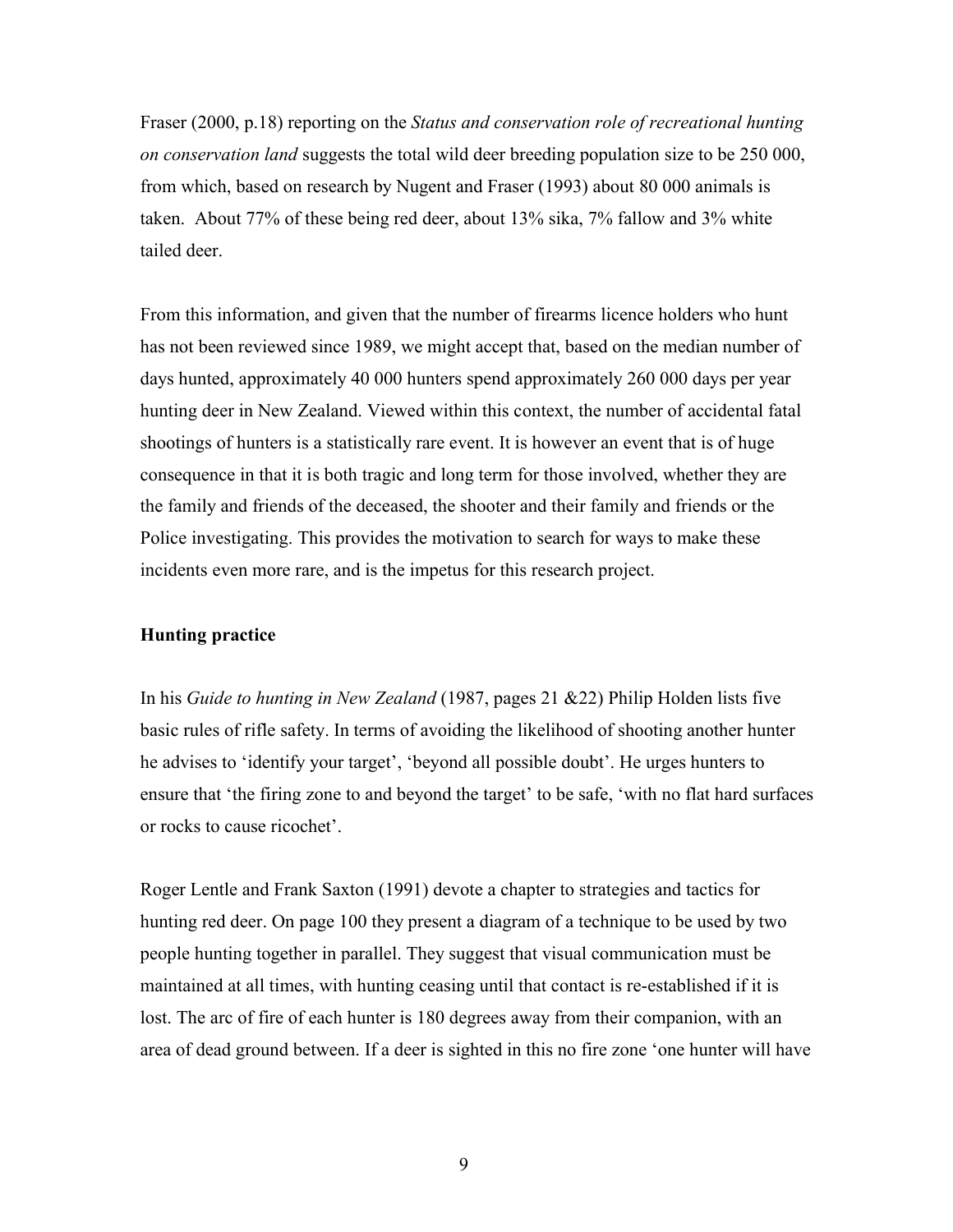to stop and move backward to allow the other to gain a position from which to take the shot' (Lentle and Saxton 1991, p. 101).

# In *Hunting Smarter- a practical guide to successful hunting in New Zealand,* Hans

Willems (2001, p. 60) offers advice for firearm and hunter safety that could prevent the shooting of one hunter by another. He lists fifteen 'Golden Rules of Firearms Safety', including:

Always point the gun in a safe direction.

Treat every gun as though it were loaded.

Unload your gun when you meet others and when you enter camp or hut.

When you're hunting with two or more, only the leader should assume the semi ready position with half-cocked bolt.

Always keep your finger off the trigger until ready to shoot.

Know your target and what's beyond.

Never use alcohol or drugs before or while shooting.

And last but not least: Before squeezing the trigger identify your target beyond all doubt! Be safe, not sorry!!!

Willems (2001, pages 64-65) also promotes the wearing of Blaze Orange  $TM$ , arguing it 'can be a life saver'.

The HUNTS *Training Manual* is the authoritative text for hunter training developed by the New Zealand Mountain Safety Council (NZMSC) and the New Zealand Deerstalkers Association (NZDA). Chapter 6 of this manual addresses firearms safety while hunting, listing and expanding the seven firearms safety rules that form the basis of the New Zealand official firearms code. Specific examples address the deer hunter, arguing that failure to identify your target is the 'most culpable of all because the shooter makes a deliberate decision to pull the trigger'. The shooter is to check their firing zone to ensure that 'no other hunter is in the area where you are going to fire; or behind the target, or in front of it?'. A warning is also given to avoid alcohol or drugs when handling firearms. The *HUNTS Training Manual* gives a brief overview of accidents with firearms, including identifying the percentage attributed to breaching each of the seven firearms safety rules.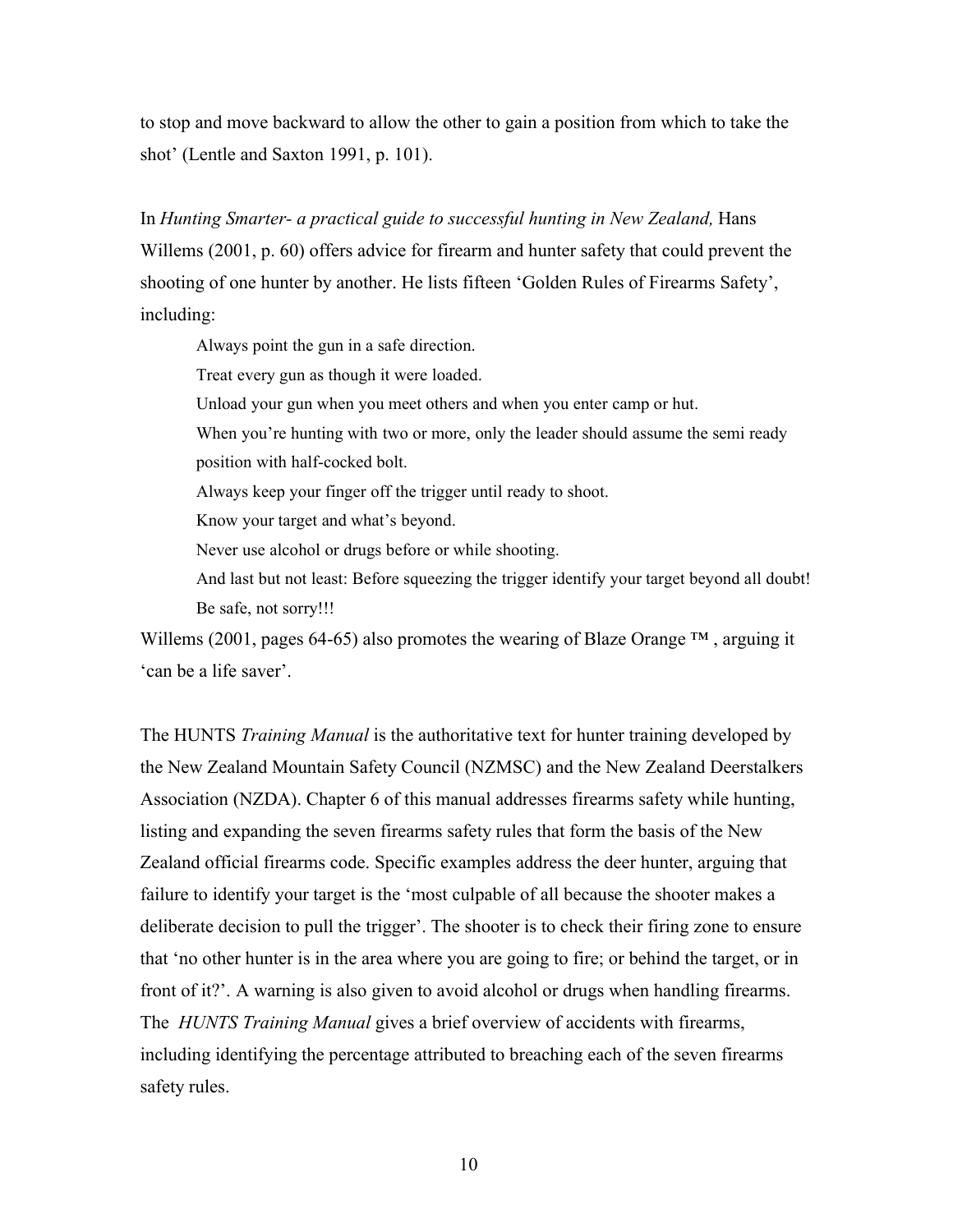## **The case of high visibility orange**

A number of hunting commentators promote the wearing of high vis orange. Hans Willems (2001, pages 64-66) asks the question 'How many of the hapless victims who are shot and die would still be alive had they worn Blaze Orange™?'. Martin Askes (editorial, *NZ Outdoors,* June/July 2003) considers 'that the one thing that you can do to protect yourself from being shot is to wear a decent amount of bright Blaze Orange™ clothing'. The following paragraphs and section briefly outlines the argument for wearing high vis orange and the impact this has had on the accidental shooting of deer hunters in the state of Virginia, USA, where the wearing of a set area of high vis orange has been mandatory since 1987.

The booklet *How game animals see and smell* (1999) written by Kurt von Besser of ATSKO/SNO-SEAL Inc. is one of the key supporting documents for promoting the wearing of high vis orange. It includes photos of the colour spectrum arguably visible to game animals and an insert (pages  $11 - 13$ ) about visual sensitivity written by Jay Neitz, Ph. D., Vision Scientist at the University of California, Santa Barbara, USA. Some of the material in this booklet is reproduced in the clothing manufacturer Stoney Creek's catalogue, promoting the wearing of their Blaze Orange  $TM$  products.

A careful reading of *How game animals see and smell* indicates that the publication addresses UV brighteners present in most clothing, including 'garments from any color from camo to blaze orange' (page 7). When treated with the product 'UV Killer' the colour responds less to UV light and is less visible to deer. When washed with UV Killer 'your Blaze Orange is still protecting you from other humans but blends into the deer's yellow landscape' (page 17).

The reason that the Blaze Orange™, when treated with this product, blends into the deer's view of the landscape is because, it is argued, the photoreceptors in the eye of a deer do not detect colour in the light range of Blaze Orange™, but do detect colour in the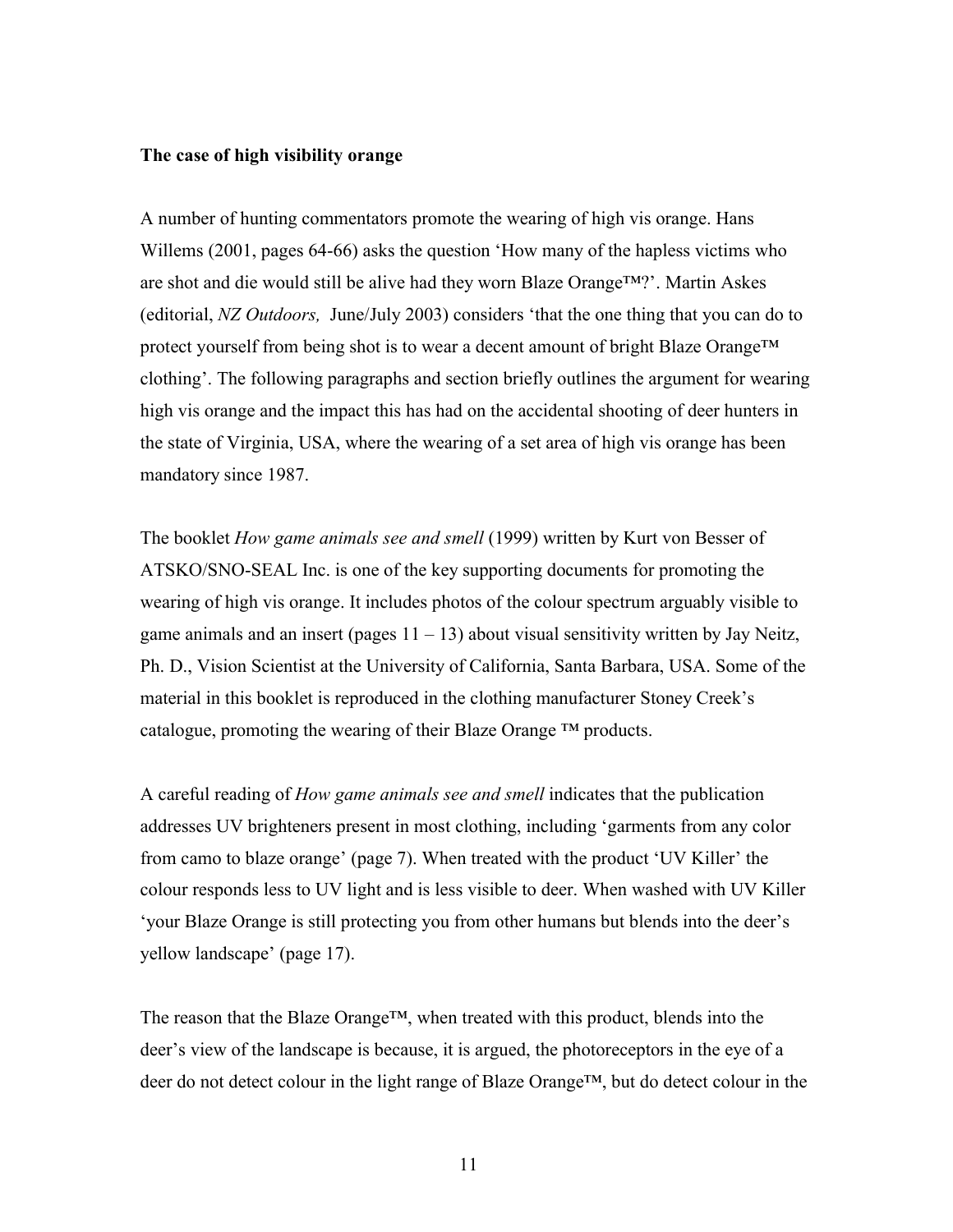shorter wavelength, including blue, violet and near ultraviolet (*How game animals see and smell*, page 13). In summary, based on analysis of the visual capability of the eye of deer, this publication argues that Blaze Orange™ and camo clothing are equally visible to deer when UV brightener is present, but neither is visible to deer if UV brightener is removed. However, it is argued that Blaze Orange™ remains visible to humans, and is thereby a protective colour for hunters.

Andrew Allen (*NZ Hunting and Wildlife*, April/June 2002, pages 29 & 30) argues that 'so long as everything around remains still, the deer see almost nothing at all'. Allen suggests that deer are almost colour blind, and 'beyond 20 metres they are unable to distinguish colours at all and their world dissolves into a featureless grey haze, faintly tinged with sepia'. While the deer's eye is capable of seeing a range of colour, Allen argues that the visual lobes of the deer's already tiny brain are incapable of analyzing and interpreting it. For the deer, the senses of smell and hearing 'take up a relatively large part of what little brain it has'. Allen argues that one cannot deduce what an animal sees by looking at the optics of its eye: 'An animals eye can be optically identical to a human's – and still see an entirely different world because its brain is wired in a different way'. However the eye of the deer is not at all useless. It is 'packed full of movement detectors – to the virtual exclusion of shape and colour detectors'.

So, arguably, the deer's eye is not capable of seeing orange, and its brain is incapable of seeing almost any colour at distance, relying instead on detecting movement. This would appear to support an argument for deer hunters to wear high vis orange as a protection against being accidentally shot. In the following section I examine the case of Virginia, USA, where the wearing of 'Hunter Orange on the upper body, visible from all sides, or a Hunter Orange hat, or display 100 square inches of Hunter Orange within body reach, at shoulder level or higher, visible from all sides' is mandatory (*Hunter Orange the laws of the land)*.

#### **Wearing high vis orange in Virginia**

12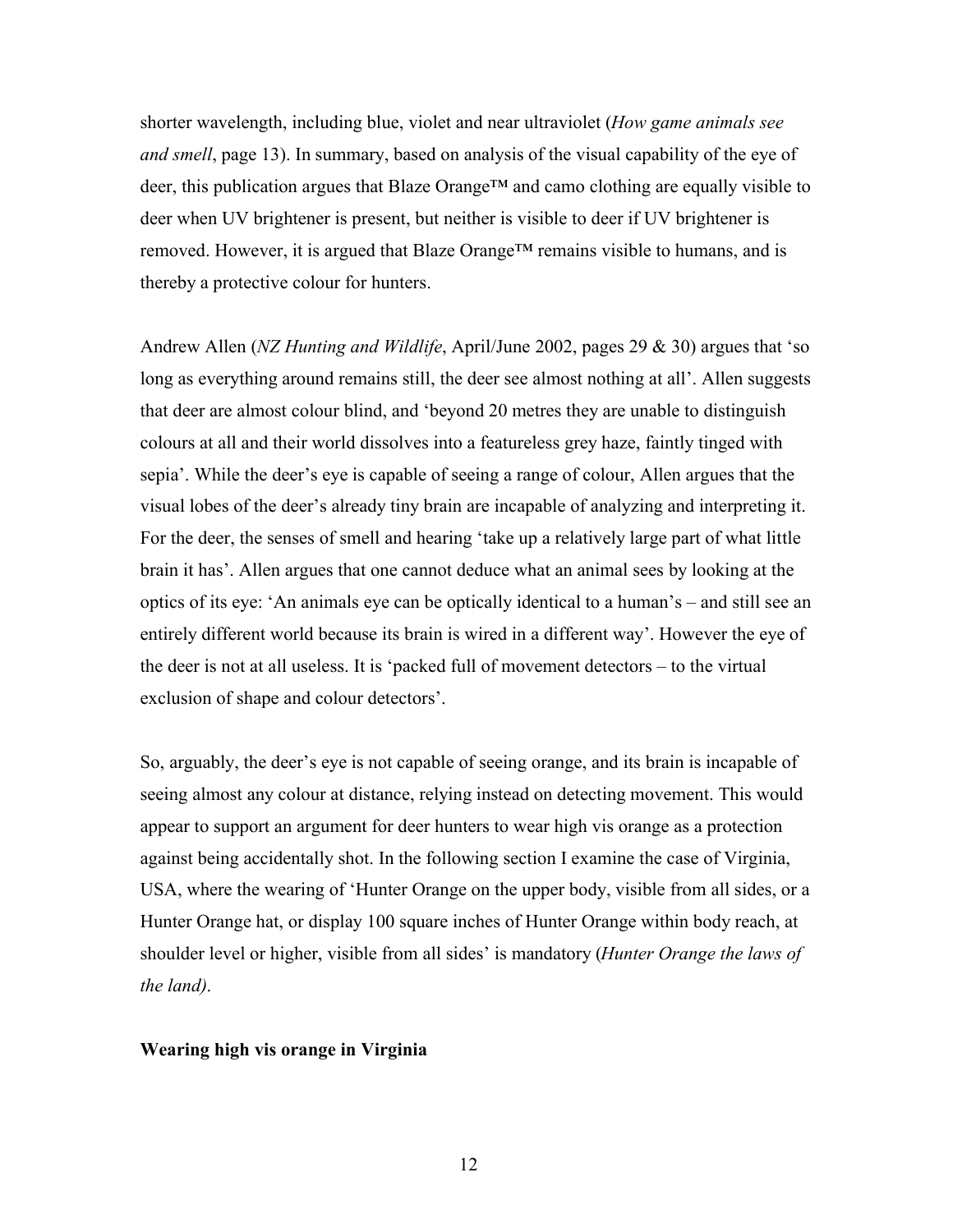An internet search of articles relating to hunter safety produces headlines such as: 'Twenty two big game hunters in New York have been killed since 1989 after being mistaken for deer or bear. Only one of those victims – a hunter shot after sunset – was wearing hunter orange' (New York State Department of Environmental Conservation News, 15 November 2002).

'Wearing some item of blaze orange clothing makes hunters easily identifiable to others' (Dr Dale Rollins, August 1995).

'But not even one person (of hunters killed in New York State) who was wearing hunter orange was mistaken for game and killed' (New York State Department of Environmental Conservation News, website, updated February 10, 2003).

However the article that most took my attention was *The Virginia-Pilot* (online) January 10, 2003 in which it was reported by Patrick Lackey that David Gulliver, a *Virginia-Pilot* reporter, had collected Virginia game wardens' reports of hunters shooting hunters, and had written an article on the dangers confronting hunters who fail to wear high vis orange clothing. His research showed that from 1960 to 2001 'hunters shot at least 741 people who weren't wearing orange clothing, compared with a mere 242 people who were<sup>22</sup>. A quick calculation indicates that 24% of the people shot were wearing the protective colour high vis orange. I asked David if he would be prepared to analyse the data to parameters provided by me, specifically:

- Limit the analysis to deer hunters hunting deer where visual identification of the target was an issue.
- A comparison of pre 1987 accident rates with post 1987 accident rates (to measure if the legislative requirement to wear hunter orange had made an impact).
- Analysis of deer hunters shot while hunting in the bush (the most common environment for New Zealand incidents).

<sup>&</sup>lt;sup>2</sup> In giving feedback on this paper David Gulliver pointed out that in his original report he did not use the word 'mere'. In his original report, supplied by him, David used the words 'only 242 were shot while wearing orange, 22 fatally'.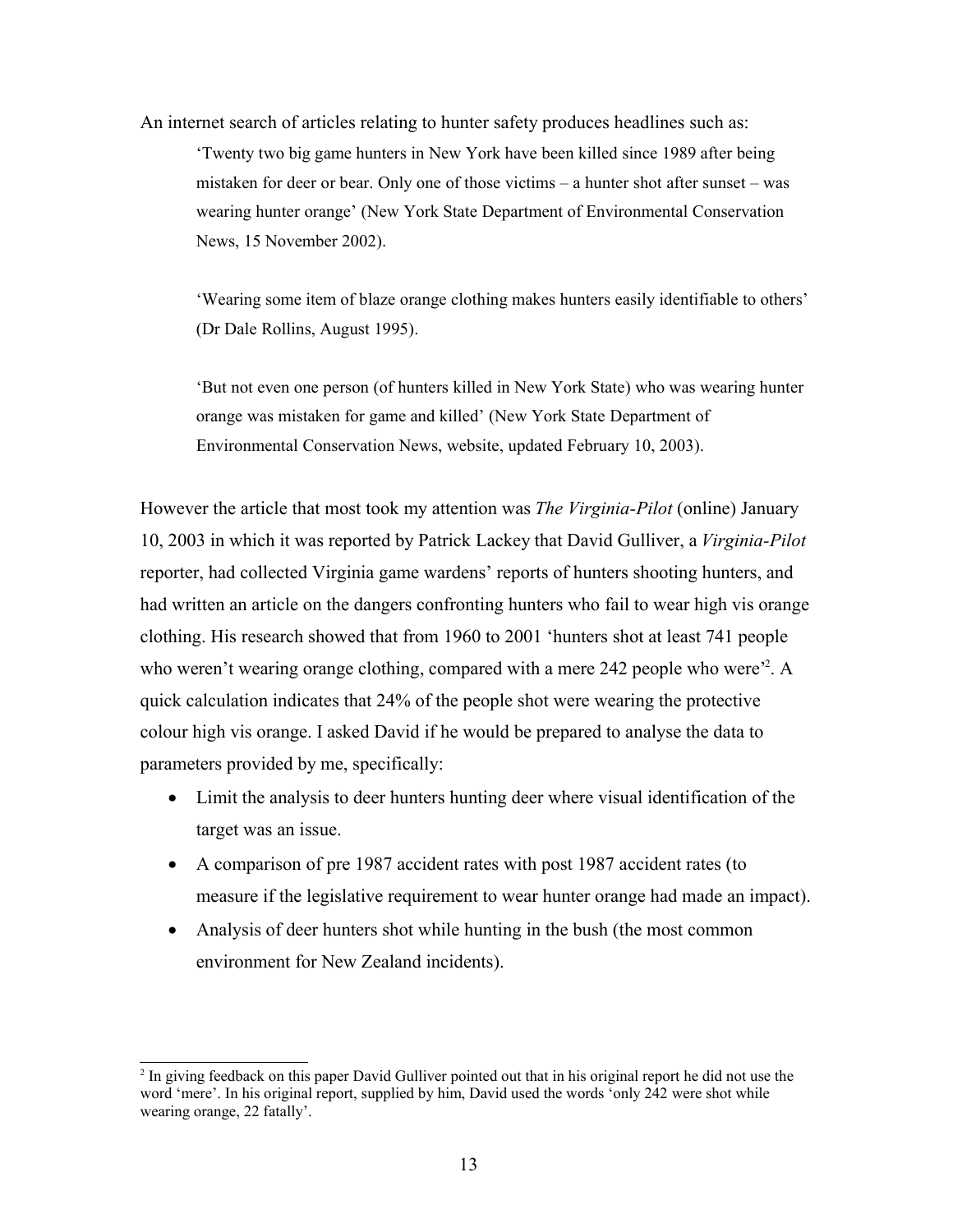While no useful return was made on the final question, due largely to the way data is recorded, the following was provided by David:

- In 39.4% (339 out of 860 cases) of all hunting accidents in Virginia involving firearms (but excluding falls), 1987-2001, the victim was wearing hunter orange (to the legal requirement).
- In 57.1% (273 out of 478 cases) of deer hunting accidents only in Virginia involving firearms (but excluding falls), the victim was wearing orange (to the legal requirement).
- In 34% (117 out of 344 cases) of <u>all hunting accidents</u> in Virginia involving firearms where shooter targeting was a factor (excludes suicide, includes 'victim moved into line of fire', 'victim covered by shooter', 'victim mistaken for game') the victim was wearing orange (to the legal requirement).
- In  $63.9\%$  (94 out of 147 cases) of deer hunting accidents only in Virginia involving firearms where shooter targeting was a factor (excludes suicide, includes 'victim moved into line of fire', 'victim covered by shooter', 'victim mistaken for game') the victim was wearing orange (to the legal requirement).

| • In all non self inflicted shooting: | $1970 - 1988$ median = 31 |
|---------------------------------------|---------------------------|
|                                       | $1989 - 2001$ median = 32 |
| • In all target related shooting:     | $1970 - 1988$ median = 11 |
|                                       | $1989 - 2001$ median = 11 |

David Gulliver notes that 'generally most victims are wearing orange, because it's the law'. There is no data as to the number of people hunting or hunting deer in each year, however David reports that the number of licenses issued has risen slowly. He also notes that the data indicates that three quarters of shooters had not taken the hunter education training.

Care needs to be taken in any attempt to apply the data gathered in one country with another, especially given the differences in culture, environment, firearms used and hunting style. However a long running and comprehensive database such as the Virginia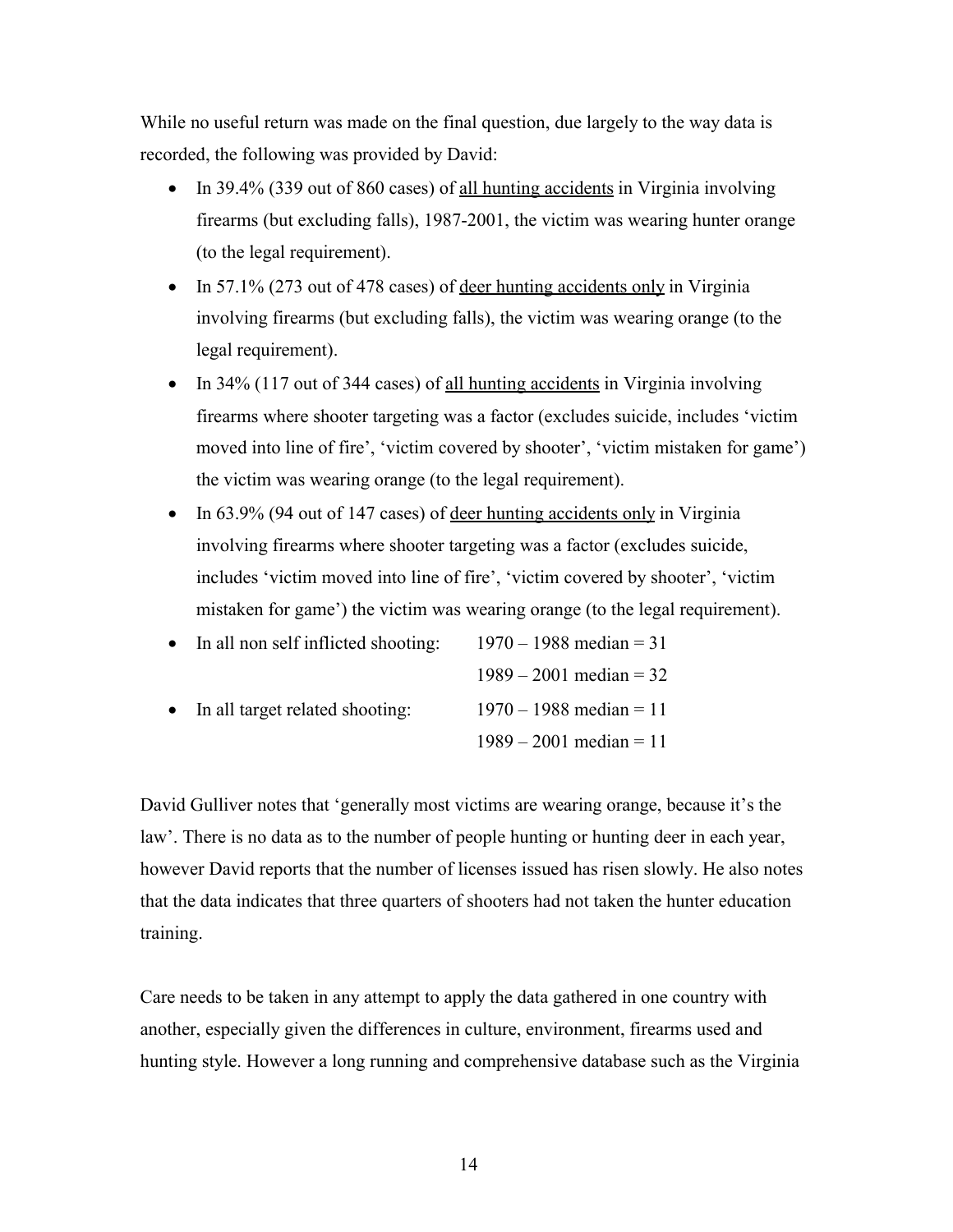database is consistent within itself and provides valuable opportunity for learning that might be applied to New Zealand.

# **METHODOLOGY**

The data collection for this project had four parts.

# **Coroners' reports**

The New Zealand Mountain Safety Council (NZMSC) has an ongoing research facility which includes analysis of Coroners' reports into deaths in the outdoors, including deaths involving a firearm. NZMSC supplied copies of 33 Coroners' reports collated about the deaths of hunters, where one hunter was shot by another while hunting. Some were limited to a brief summarizing statement, others included statements, affidavits and the summary of facts from any prosecution. The reports included incidents from 1979 to 1996.

I added the reports into 2 deaths of hunters occurring in 2000 and 2001 to the data provided by NZMSC. Only cases in which the investigation, Court action and Coroners proceedings were complete were used.

In 10 cases I obtained the investigation file into the death. These included detailed descriptions of the environment in which the event took place. This was essential for the colour recognition part of the project.

# **Colour recognition**

Police and the NZMSC have been reluctant to recommend that any specific colour be worn in the New Zealand bush as a protective measure against being shot by another hunter. As part of this project, John and Janet Greenwood, outdoors enthusiasts and photographers, were contracted to photograph a range of coloured clothing within various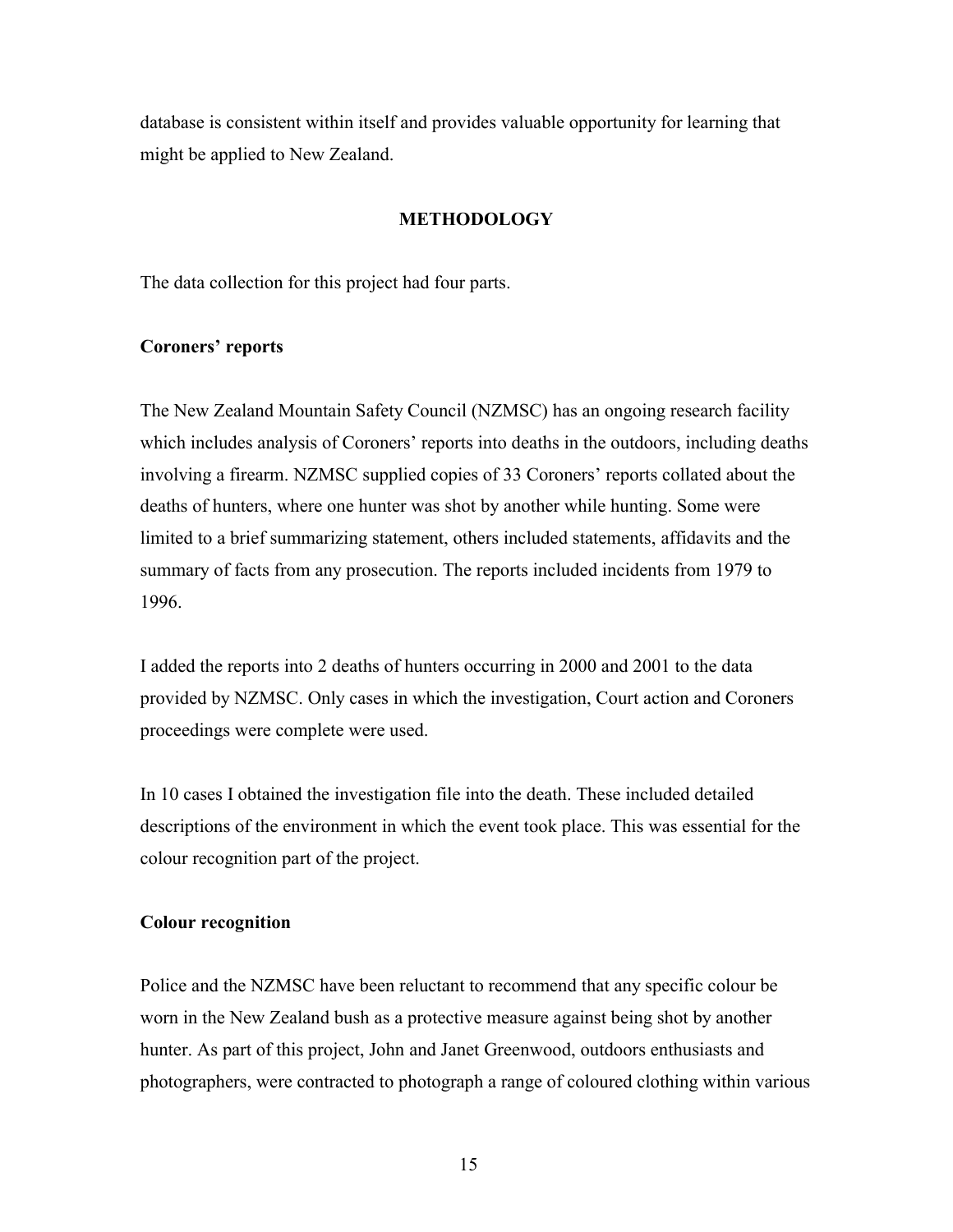bush settings which replicated, as far as was possible, the environments in which the accidental shooting of hunters took place. John's background as a Department of Conservation officer and experienced deer hunter were invaluable.

The objective was to ascertain what colours were most visible in a range of hunting environments and lighting conditions. The clothing was sourced from outdoor retailers and included forest camo, dark green, 'United Nations'/NATO blue, bright red, a range of high vis orange (both solid and dispersed pattern), rescue yellow (SAR vest), and a purple/blue striped polypro top. In Southland a blue/black check and orange/fawn check were also used.

Locations included Waikato forest and scrubland in a variety of light conditions; Waikato farmland looking out from within forest; Pureora forest and scrubland; Mount Ruapehu tussock and sub alpine, mountain shrubbery at Tongariro National Park; Pouwhenua Southland Coastal forest and Lewis Pass beech forest with dappled sunlight.

Photography was done using an Olympus Canedia E10 Digital SLR camera high resolution. The camera was mounted on a tripod for all except one location (open farm land viewed from within forest).

# **Survey of shooters**

The current address of 25 of the 33 shooters was located and a survey form designed to learn more about the shooter before the event sent to each. The survey instrument was accompanied by an information sheet explaining the project, and a consent form. The consent form included a commitment that the information provided could only be used for this research project and could not form the basis of any further judicial proceedings. An assurance was given that the shooter's name would not be used without their permission and that they would not be identified by description in the report. Permission was given for the New Zealand Police and me to use the information in preparing this report, and for any subsequent publications arising from the project. Shooters were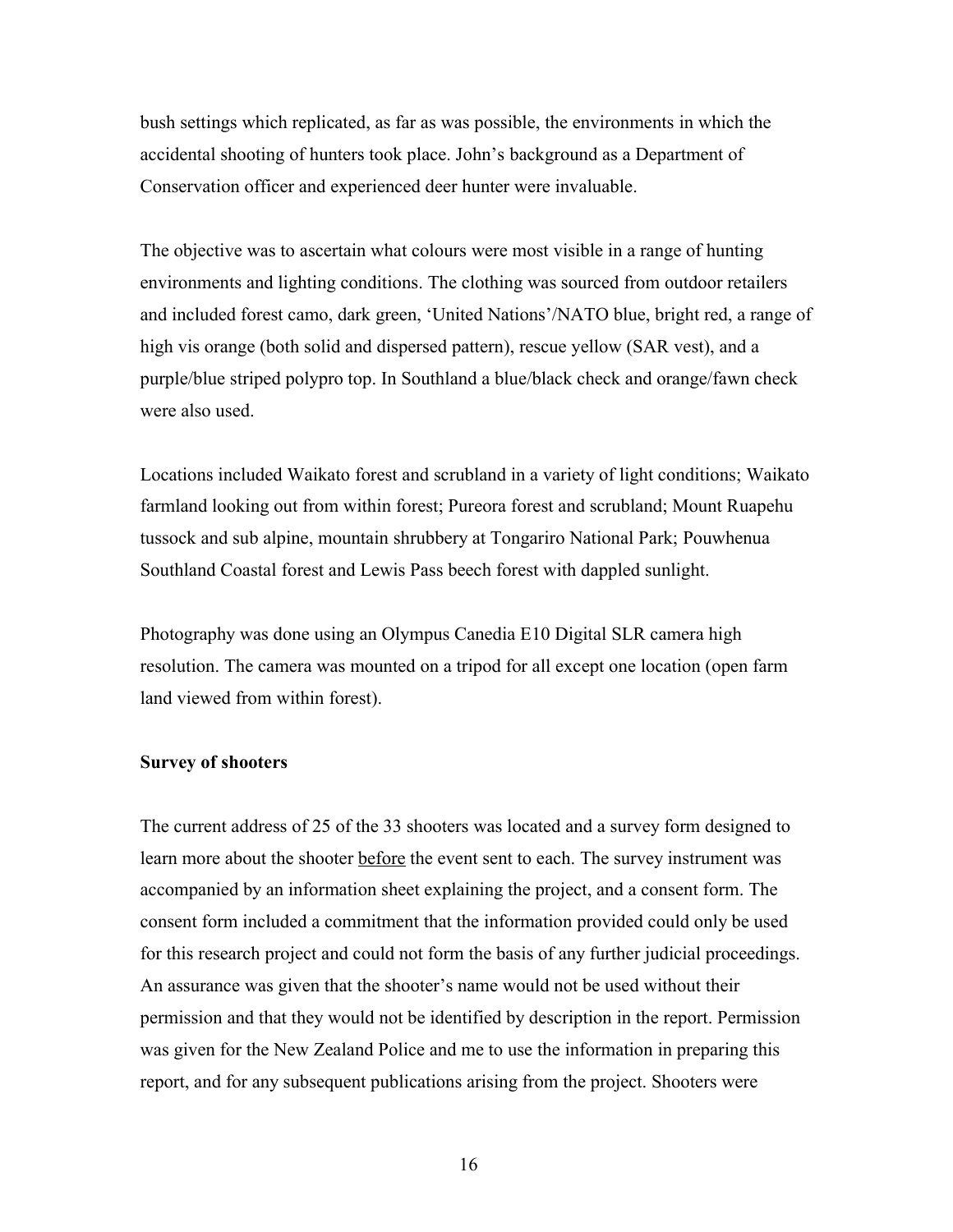offered a copy of the report. I also arranged with the National Office of Victim Support that support from local Victim Support offices might be offered to shooters surveyed. No shooters took up this offer.

The survey instrument sought information about types of firearms the shooter was experienced with; hunting experience; game animals hunted and numbers shot; shooting club membership; firearms safety training; the wearing of corrective lenses and firearms licence status. Two questions probed the likely existence of stag/buck fever.

Seventeen survey instruments were returned. In 4 cases the shooter no longer lived at the address and no forwarding address was known. In 3 cases shooters did not consent to participate. Ten shooters agreed to participate and completed the survey instrument. While this is a very small sample group it comprises 30% of all shooters in hunting incidents between 1979 and 2002. As such, some trends are discernible.

# **Optometry**

In the early stages of this project I learnt of the interest of Peter O'Hagan, an optometrist, in the accidental deaths of hunters. I consulted with Peter early in the project. It was he who alerted us to the characteristics of viewing and identifying a target through a scope, suggesting that this limited and restricted the field of vision<sup>3</sup>. He recommended that a target should always be identified using binocular vision. Peter offered to review this paper and comment from the perspective of optometry.

#### **RESULTS AND TABLES**

The firing of the shot that kills another hunter is seldom an isolated event. Instead it is the coming together of a 'web of events' (Haddock 1993, p.66). In what follows I present an analysis of the circumstances that comprise that web. Percentages have been rounded.

<sup>&</sup>lt;sup>3</sup> In his advice to Mr Macalister, Coroner, in 1998 Bob Badland, Firearms Programme Manager for the New Zealand Mountain Safety Council warns of the effect of tunnel vision when viewing a target through a scope. He points out that a scope 'limits your view to each side' (in all directions).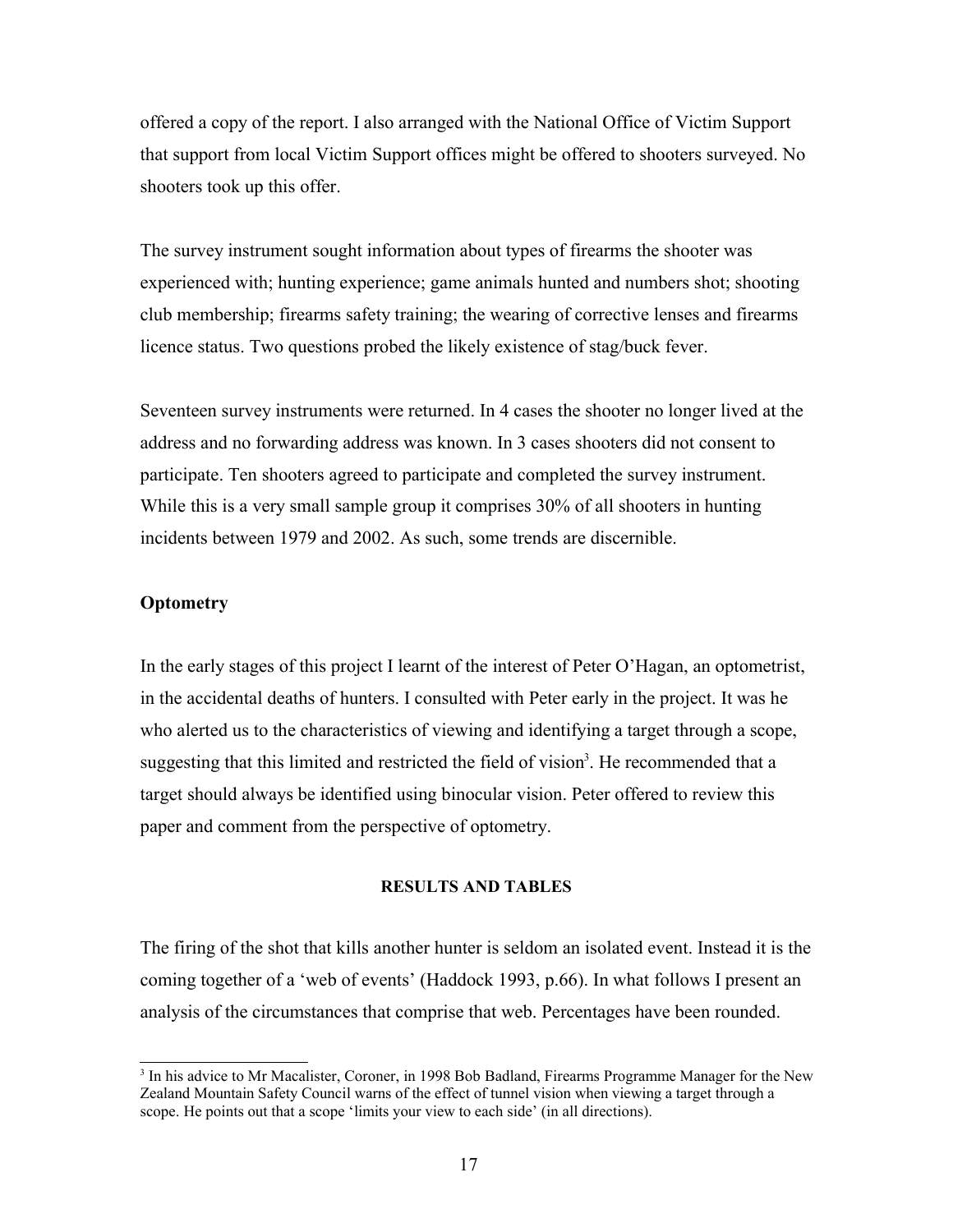# **When the incidents occurred**

From 1979 to 2002 there were 36 events in which one deer hunter killed another while hunting, an average of 1.5 per year. This project analysed 33 events, being those in which Coronial proceedings were complete.

| Year(s)                       | Number of incidents in each year |
|-------------------------------|----------------------------------|
| 1979, 1980                    | 4                                |
| 1986, 1988, 1991, 1996        | 3                                |
| 1983, 1990, 2000, 2001        | $\mathfrak{D}$                   |
| 1982, 1984, 1987, 1989, 1992, |                                  |
| 1993, 1994, 1998              |                                  |
| 1981, 1985, 1995, 1997, 1999, | 0                                |
| 2002                          |                                  |

*Number of incidents by year*



39% (n=13) of the events occurred in April, the month of the 'roar' (mating season for deer). The remaining events were spread throughout the year, with 12% (n=4) in each of the months January, September and November. 6% (n=2) of the events took place in each of the months March, May and June. One event took place in each of the months August and October, with none indicated for February, July and December.

Of the 26 events in which it is indicated,  $85\%$  (n=22) of the shootings took place during the day. Two of the incidents happened at dawn, two at dusk. None happened at night. Daytime was determined as being  $\frac{1}{2}$  an hour after sunrise to 1 hour before sunset; dawn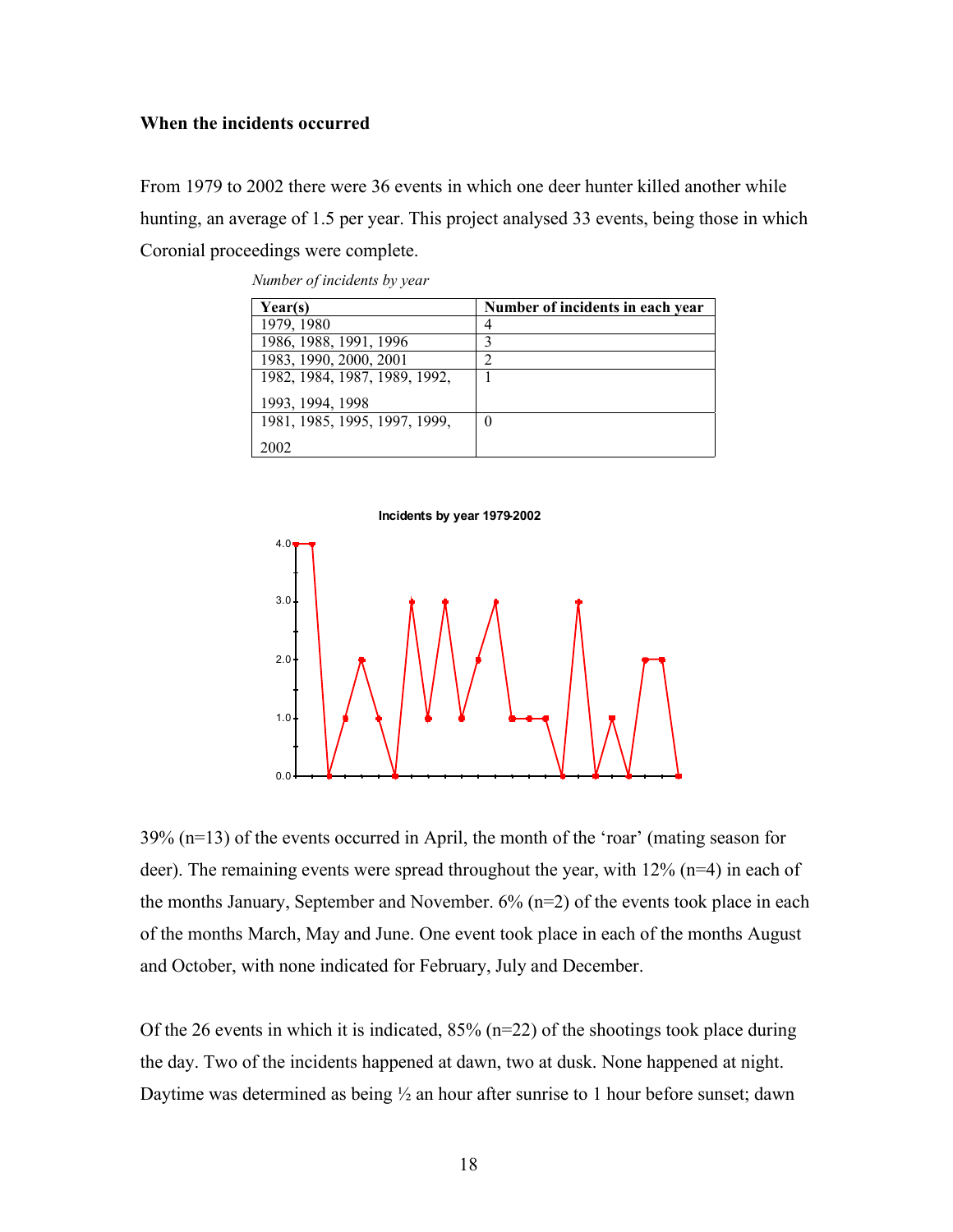as being 1 hour before sunrise to  $\frac{1}{2}$  an hour after sunrise, and dusk as being 1 hour before sunset to  $\frac{1}{2}$  an hour after sunset. Sunrise and sunset were determined from the times published for each area, for the Friday of the week in which the event happened.

# **The environment**

 $64\%$  (n=21) of the 33 events took place in the six conservancy areas<sup>4</sup> where more than one hunting permit per square kilometer was issued. This indicates that most shootings take place in popular hunting areas, those most heavily occupied by hunters.

In 22 cases the nature of the environment, in terms of bush cover, is described in the files. They describe the environment as being dense bush  $(36\%, n=12)$ , light native  $(21\%, n=7)$ or scrub/fern  $(9\%, n=3)$ . In 7 of the remaining 11, the bush cover might be inferred from the geographic location of the shootings, with those 7 taking place in State Forests.

It can reasonably be concluded that  $88\%$  (n= 29) of these events took place in a bush environment, with both the shooter and the deceased in the bush, or one or the other in the bush.

In most cases neither the weather at the time of the shooting nor the level of visibility is indicated.

# **Who is shooting who – shooter and deceased, characteristics and relationships**

In all cases both the shooter and the deceased were male. In the 23 cases in which ethnicity was able to be determined, the shooter was Caucasian. One other shooter had a surname that suggested that he might be Maori, but this has not been able to be confirmed. The ethnicity of the deceased is not generally given, though, as a very broad (and unreliable) indicator, their surnames and other file information suggest them to be

<sup>4</sup> Conservancy area (permits per square kilometer): Hawkes Bay (3.65), Tongariro/Taupo (3.43), East Coast (3.16), Waikato (2.39), Wanganui (1.84), Wellington (1.12). Number of permits issued based on data obtained for twelve months 1992/93, or 1993 (Fraser 2000, p.17).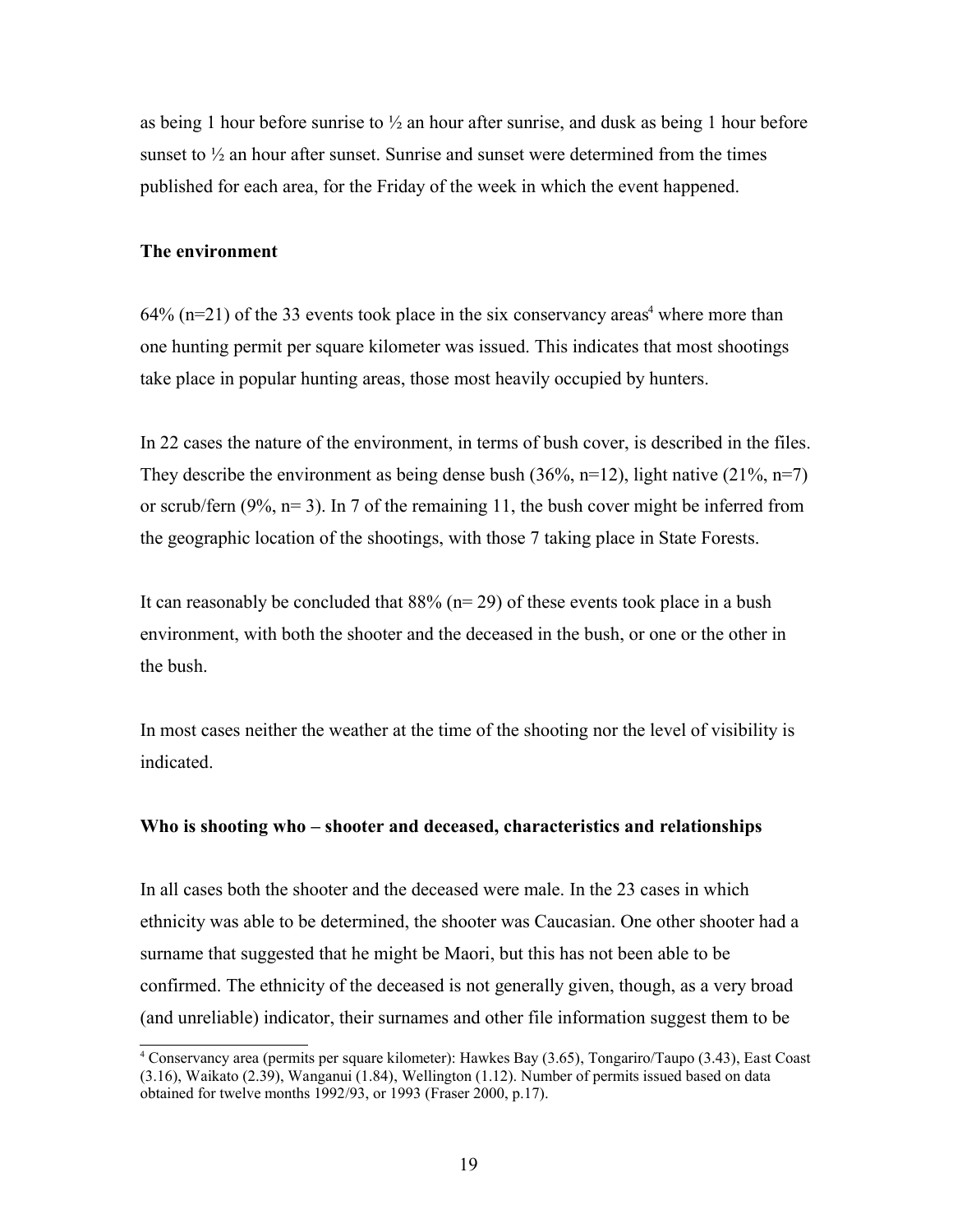Caucasian, with one exception (the same case as that for the shooter above) where the deceased's name suggests Maori ethnicity.

The ages of the deceased were able to be determined in 26 of the 33 cases; the ages of the shooters in 32 of the 33 cases. The mean age (arithmetic average) of the deceased is 31.5 years, that of the shooters 30.5 years. The median age for both groups is 29 years.

| Age range (years) | Nugent (1989) % | Deceased 1979-2002 % | <b>Shooters 1979-2002 %</b> |
|-------------------|-----------------|----------------------|-----------------------------|
| $5-19$            | 5.9             | 11 (n = 3)           | 6 ( $n = 2$ )               |
| 20-24             | 11.1            | $19(n=5)$            | $19(n=6)$                   |
| $25-29$           | 16.2            | $15(n=4)$            | $28(n=9)$                   |
| 30-39             | 30.2            | $15(n=4)$            | $31(n = 10)$                |
| $40-49$           | 19.7            | $23(n=6)$            | $16(n=5)$                   |
| 50-59             | 10.8            | $4(n=1)$             | Nil                         |
| $60+$             | 4.2             | $4(n=1)$             | Nil                         |

*Figure: Ages of deceased and shooters compared with Nugent's profile of big game hunters (1989, p. 11)*

There is a very approximate match between the age profile for big game hunters in New Zealand as presented by Nugent (1989, p. 11) and that of both the deceased and shooters in this study.

In 64% ( $n = 21$ ) of cases the deceased and the shooter were in the same hunting party. In  $18\%$  (n = 6) cases they were not. In the remaining 6 cases it was not indicated if the shooter and deceased were in the same party.

In 58% ( $n = 19$ ) of cases the shooter knew the deceased to be in the area, their presence was not therefore unexpected. These included the deceased and the shooter hunting together, with the deceased moving forward of the shooter, at times with the knowledge of the shooter; or the deceased and the shooter hunting in parallel, either on the same side of a gully, or on opposite sides; or having agreed on separate hunting areas the deceased moved onto the boundary line of the agreed areas, being mistaken for a deer by the shooter. In another case the shooter shot at a deer sighted in a gully, knowing that the deceased was further up the gully, but out of sight.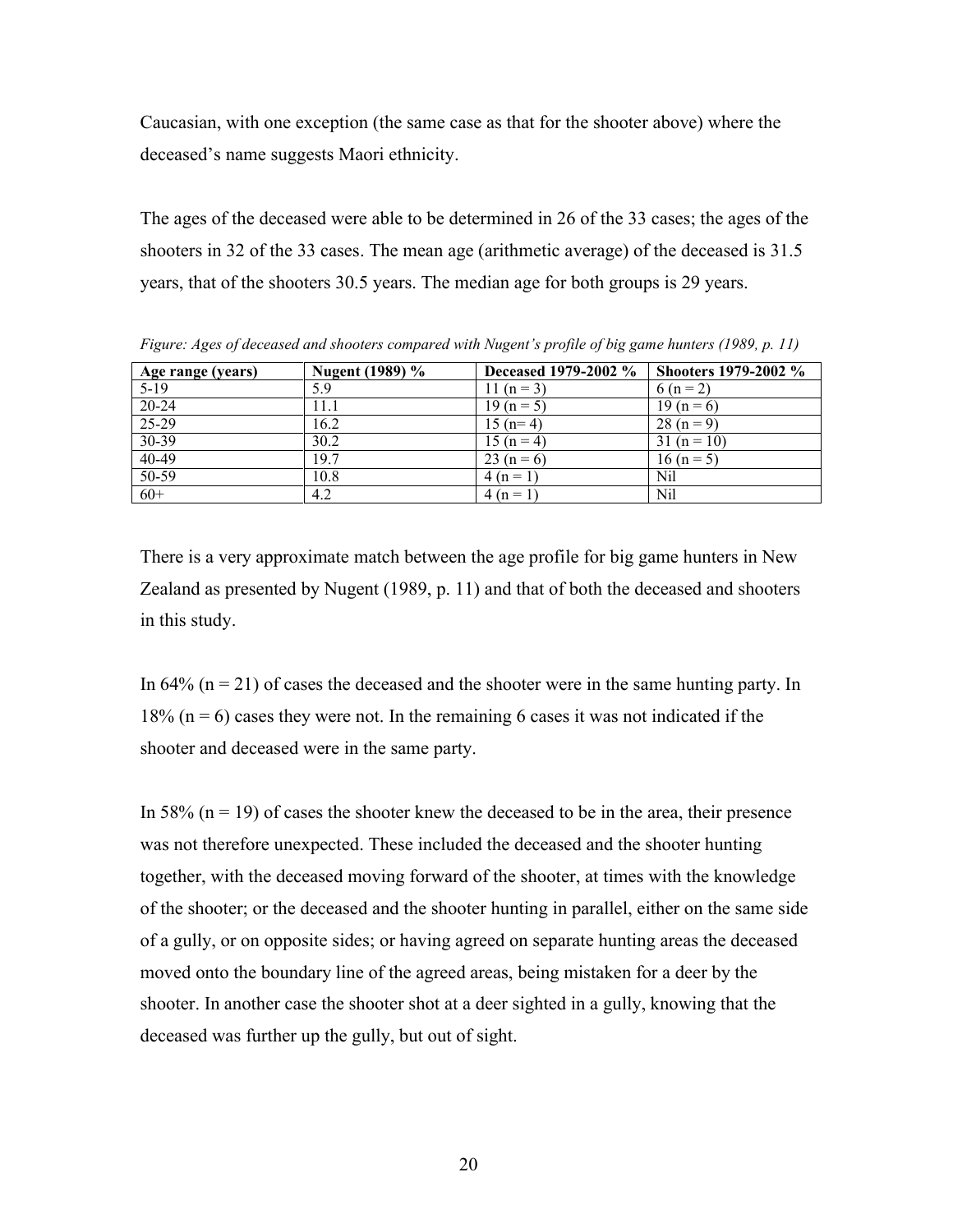In 24%  $(n = 8)$  of cases the shooter did not know the deceased was in the area. In two of these the deceased and the shooter were in the same group, but the deceased was not expected to be in the area. In one case the deceased was thought to be sick at camp, in the other, the deceased moved into the zone of fire contrary to the usual hunting arrangements, and was not seen by the shooter who was genuinely shooting at deer. In the remaining  $18\%$  (n = 6) it is not indicated if the shooter knew the deceased was in the area.

# **Who did what – actions of the deceased and shooter**

While the shot can only be attributed to the shooter, and the shooter carries the responsibility for that, it is apparent that both the shooter and the deceased are active participants in the events leading up to the shooting. In 42% ( $n = 14$ ) of the 22 cases, where the behaviour of the deceased is indicated, the deceased placed themselves in the situation which culminated in their death. This included running in front of the shooter during the stalking of a deer, then being mistaken for that deer; continuing to behave like a deer (for example roaring) knowing the shooter is present; in one case pretending to be a deer, telling the shooter that 'he had seen him coming and had been having him on'; carrying a deer carcass on his back without any contrasting cover; wearing clothing that replicated the colouring of a deer, such that the investigating Police considered the deceased looked like a deer; or knowingly moving into the firing zone of the shooter (without the shooter necessarily seeing them or knowing they were there).

In 43% ( $n = 9$ ) of the 21 cases where the deceased and the shooter were in the same hunting party, the deceased was out of the hunting area they had agreed to hunt in. This included moving into the shooter's hunting area; in one case deciding that their own agreed area had no deer, so stalking back toward the shooter in the block designated to the shooter. In another case the deceased had spent the previous day at camp sick, and the shooter had told him of a promising area where he believed a deer to be. Having left the deceased in camp the next morning, the shooter observed the likely area, seeing movement and what he believed to be the antlers of a deer. He shot his hunting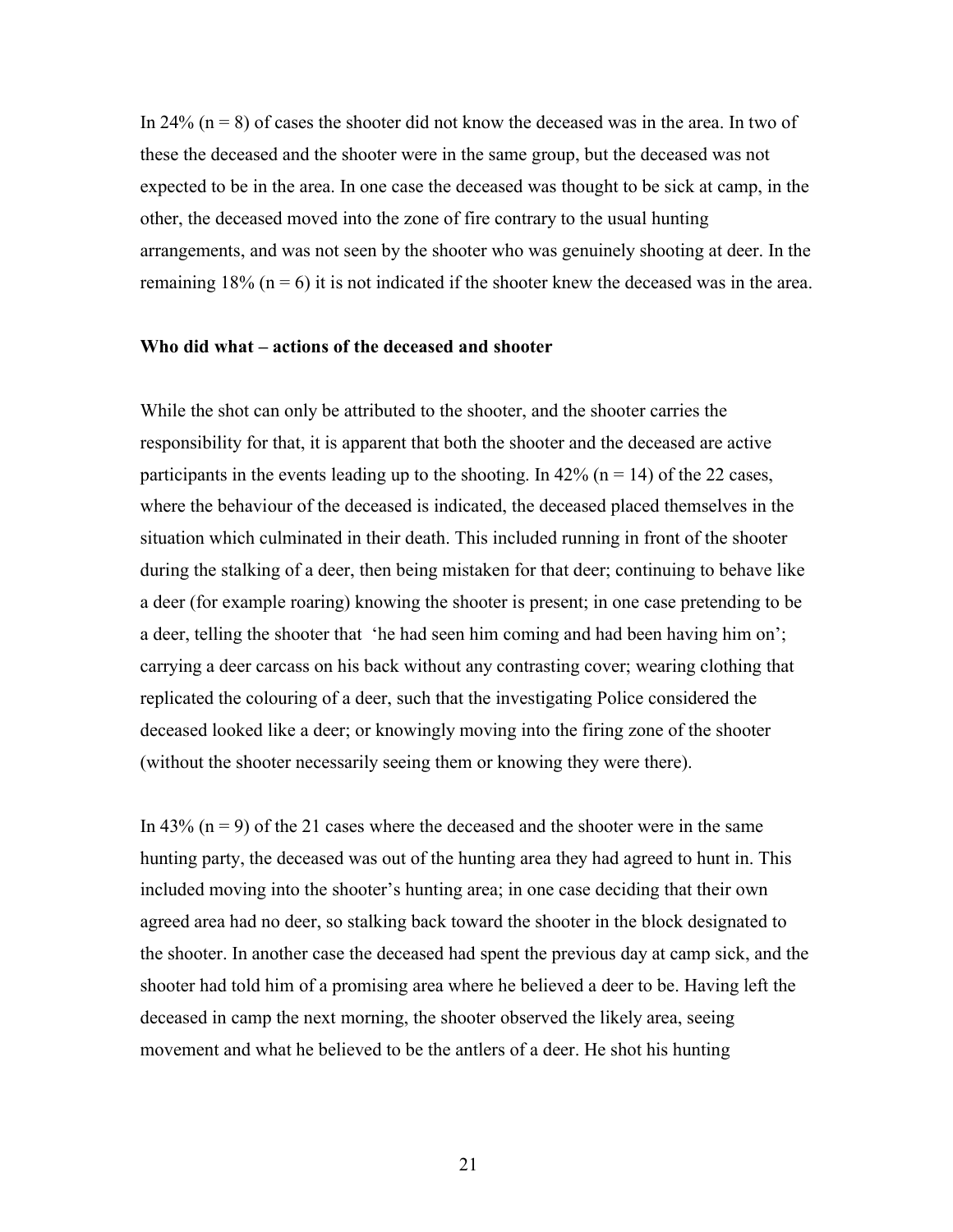companion who had entered the area, the 'antlers' being a configuration of branches in silhouette.

In 43% ( $n = 9$ ) of the 21 cases where the deceased and shooter were in the same party, the deceased was not out of their agreed hunting area. The shooter either shot into the deceased's hunting area or shot the deceased while hunting in parallel.

In the remaining 3 cases it is not indicated if either was out of the agreed hunting areas. In one it appears that the shooter was on the edge or out of the agreed hunting area, and seems to have been hunting on the way back to the hut. In another it appears that both the shooter and the deceased were out of their agreed areas and, according to another member of their party, 'should have been 200 to 300 yards away'. The deceased was mistaken for a sika deer, a herd of which was sighted immediately before the shooting by the shooter, and, it would appear, also by the deceased. In this case the Coroner commented on the 'poor communication between the hunters as to the whereabouts of each other, and apparent vague navigation'.

There is insufficient information available to determine exactly what the deceased was wearing so as to determine any pattern. In 78% ( $n = 24$ ) of cases the clothing worn by the deceased is not indicated.

# **Stag/buck fever?**

In none of the cases is the role of stag or buck fever, as a stand alone phenomenon, identified. The existence of stag/buck fever might be deduced from statements suggesting a raised level of excitement or emotion such that rational thinking is over ridden because a deer has been sighted; or a high expectation that deer would be found because one was sighted or shot in a short time preceding. This situation is present in  $42\%$  (n= 14) of the incidents where one hunter shot another. In 8 of these incidents it would appear to have affected both the deceased and the shooter. This is suggested, for example, when the deceased has rushed forward of the shooter.

22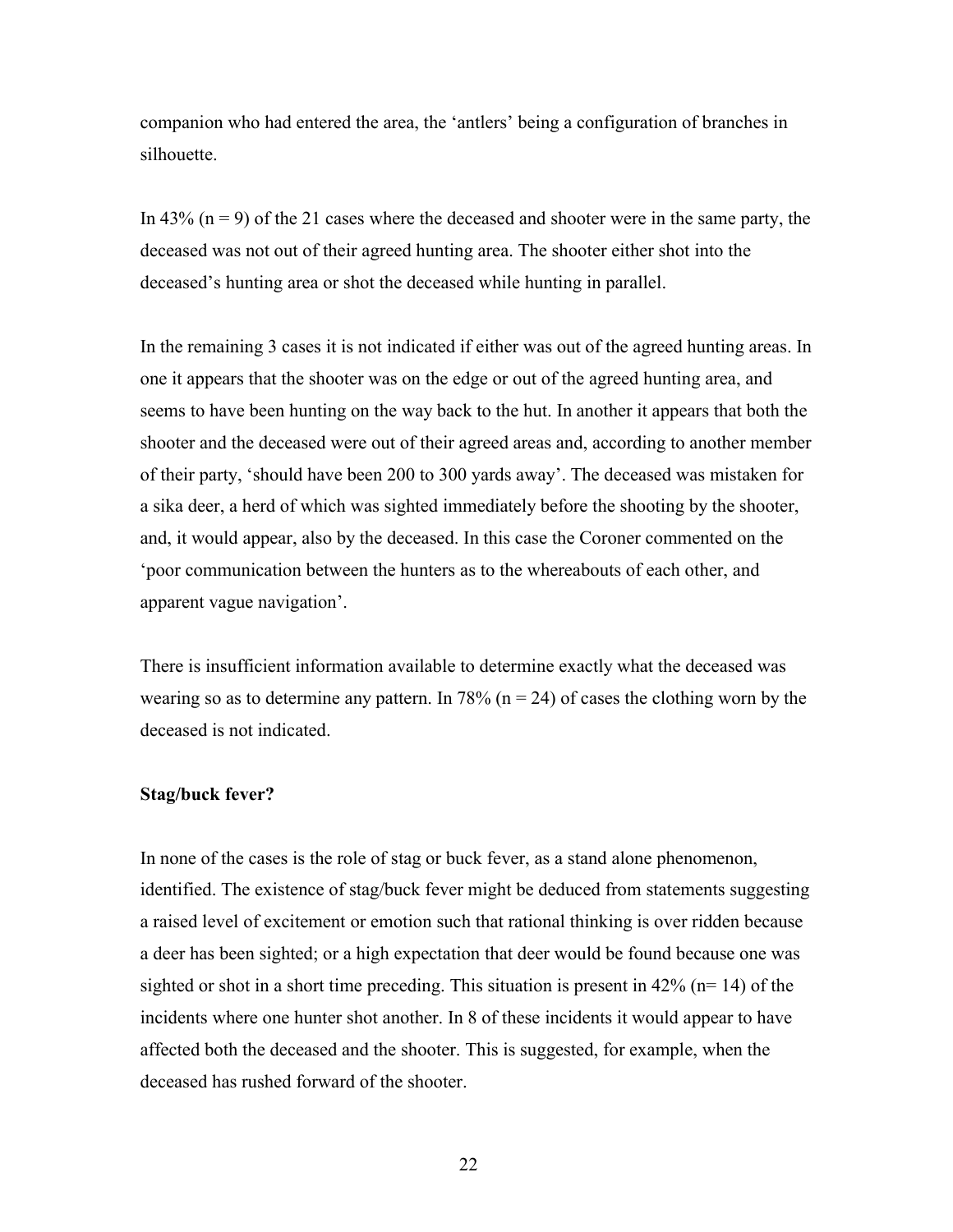#### **The use of alcohol or other drugs**

In 33% ( $n = 11$ ) of cases it is confirmed that alcohol or other drugs were not involved in the incident. In one case alcohol might have been involved. In this case, the hunting party had been at camp for the afternoon, and had their evening meal before reconnoitering a likely hunting area with their guns. In 63% (21) of cases the involvement of alcohol or other drugs is not indicated.

# **Target identification**

Target identification is an issue where the shooter has sighted the deceased and (mistakenly) identified them as a deer. This occurred in  $64\%$  (n=21) of the 33 events<sup>5</sup>. These events occur when clothing or a flash of skin is mistaken for a deer, often the back end of the animal. In some events it was movement that attracted the shooter's eye. Some shooters state that they clearly identified they were looking at a deer, including in one case 'the head, ears, neck of a deer'. Looking through the scope this shooter saw 'the tapered neck, the shoulders, the chest, the front legs and back' of a deer. Another saw what he thought to be the 'back of an animal, that is, its torso, and also its tail'. One shooter, having sighted a herd of deer, thought he saw the 'inner ears of another deer' and took this to be his target. One shooter saw the movement of bushes in a bluffy area, with what he thought to be the antlers of a stag above. In each case the target was the deceased.

Of the remaining, in  $6\%$  (n=2) the deceased had moved forward of the shooter<sup>6</sup>, where deer had been seen and the Court accepted that they had been hit by a ricochet. In one case the deceased was in the firing zone of the shooter, unknown to the shooter and not sighted by the shooter. In another case, the deceased was in the firing zone of the shooter,

 $<sup>5</sup>$  This is a strikingly similar percentage to that reported by the International Hunter Education Association</sup> for North America. For the years 1994-1997 and 2000, the percentage of deer hunters fatally shot, due to being mistaken for game, is 69.8% (www.ihea.com). For some unknown reason the intervening years 1998 and 1999 were not recorded on the website at the time of preparing this report.

<sup>6</sup> Again, very similar to the north American experience. In the IHEA report noted above, 10.5% of those fatally shot had moved into the line of fire.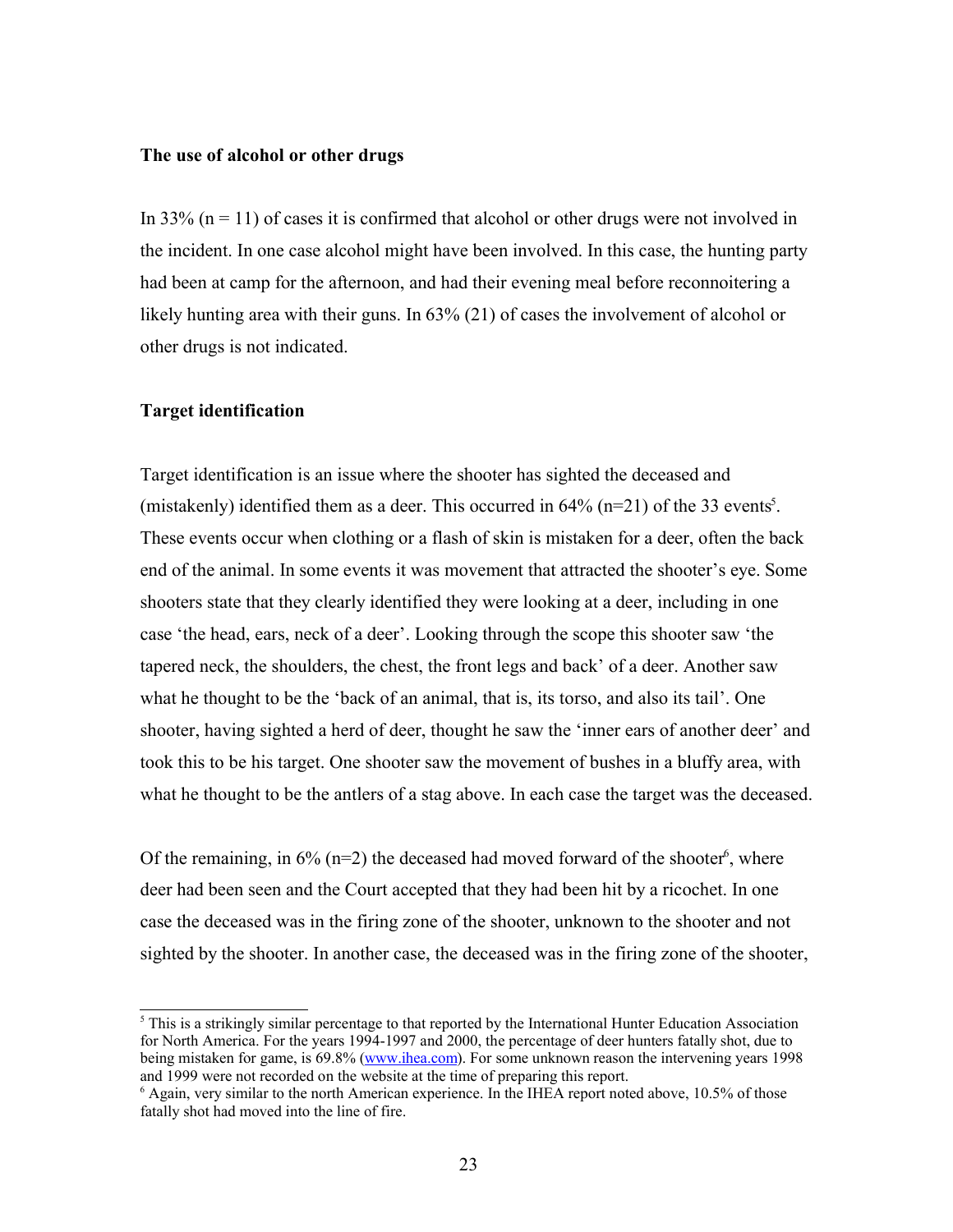known to be there by the shooter but was not sighted. In the remaining  $24\%$  (n=8) cases it is not indicated if target identification was an issue.

# **The relationship between target identification and shooter experience**

In 66% (n=14) of the 21 cases in which target identification was an issue, the shooter might be described as an 'experienced hunter'. The definition of 'experienced hunter' is problematic as the information available does not indicate any formal logging of experience. A person who indicates they have hunted for a number of years may have only hunted for a few days in each year, and this is supported by Nugent's research. I have therefore defined 'experienced hunter' in this context as being a person who has hunted for some years and had shot a number of deer, or had shot deer in the same hunting season prior to the event. In  $10\%$  (n=2) the shooter cannot be described as 'experienced' within this definition. In 24% (n=5) of the cases the experience of the shooter is not indicated.

# **The relationship between target identification and snap shooting**

I have defined snapshooting as being those occasions when the shooter 'saw the target, thought it a deer, and fired within one continuous movement'. I consider it is not snapshooting when the shooter 'has made deliberate observation of the target, identified it as a deer, and fired'. In 33% (n=11) of all cases a snap shot was indicated, in 25% (n=8) a snap shot was not taken. In  $42\%$  (n=14) it is not indicated if a snap shot was taken or not.

In 48% (n=10) of the 21 cases in which target identification was an issue it would appear that a snap shot was taken by the shooter. Of the remaining cases, in  $24\%$  (n=5) the shooter made deliberate observations of the target (mistakenly) identifying it to be a deer, and in  $28\%$  (n=6) the deceased was either not seen by the shooter (1 case) or there is insufficient information to determine if the shot was a snapshot or not (5 cases).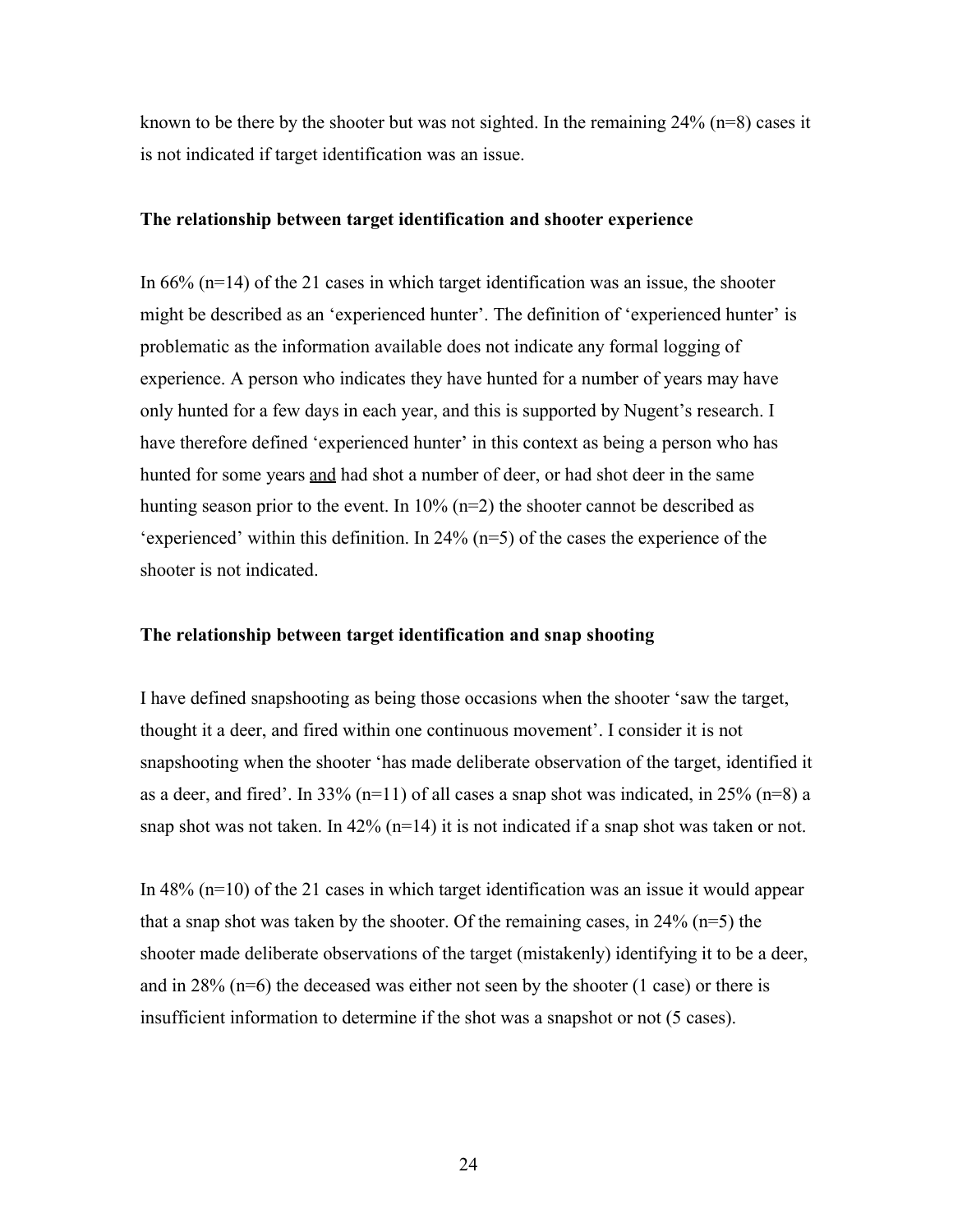# **The relationship between target identification and using a scope to identify the target**

In 36% (n=12) of the 33 events a scope was used to identify the target. In 13% (n=4) of the events a scope was not used, and in the remaining  $51\%$  (n=17) it is not indicated if a scope was used or not.

In 43% (n=9) of the events in which target identification was an issue a scope was used to identify the target. In 19% ( $n=4$ ) it was not used. In the remaining 8 cases where identification was an issue it is not indicated if a scope was used or not.

In 4 of the events where a scope was used to identify the target the shooter states that they had positively identified the target as a deer. In one case the target was a deer being carried by the deceased on his back. In another, the target was identified as being the fore end of a deer including the head, ears, neck, front legs and back, and these were observed to be moving. In one case the shooter saw and observed the brown of the deceased's jacket for  $20 - 30$  seconds before identifying him as a deer (the colour, combined with the whistling he was making and no response to the call of his name, lead the shooter to consider his target a deer). In the fourth case the deceased was observed with both the scope and the naked eye for about 30 seconds, before the flash of white at his neck and shape lead the shooter to believe him to be a deer.

In 8 of the events where the shooter used a scope, less positive identification was made that the target was a deer, including colour, noise, movement, shape or a combination of these. In one case where a scope was used, the shooter was confirmed as shooting at a deer, but he overshot, hitting the deceased some 90 metres beyond.

# **Mistaken identification – colour and the question of colour blindness**

In any discussion about mistaken identification of the target the issue of colour blindness is raised as a contributing factor. In those cases where it is indicated, what the shooter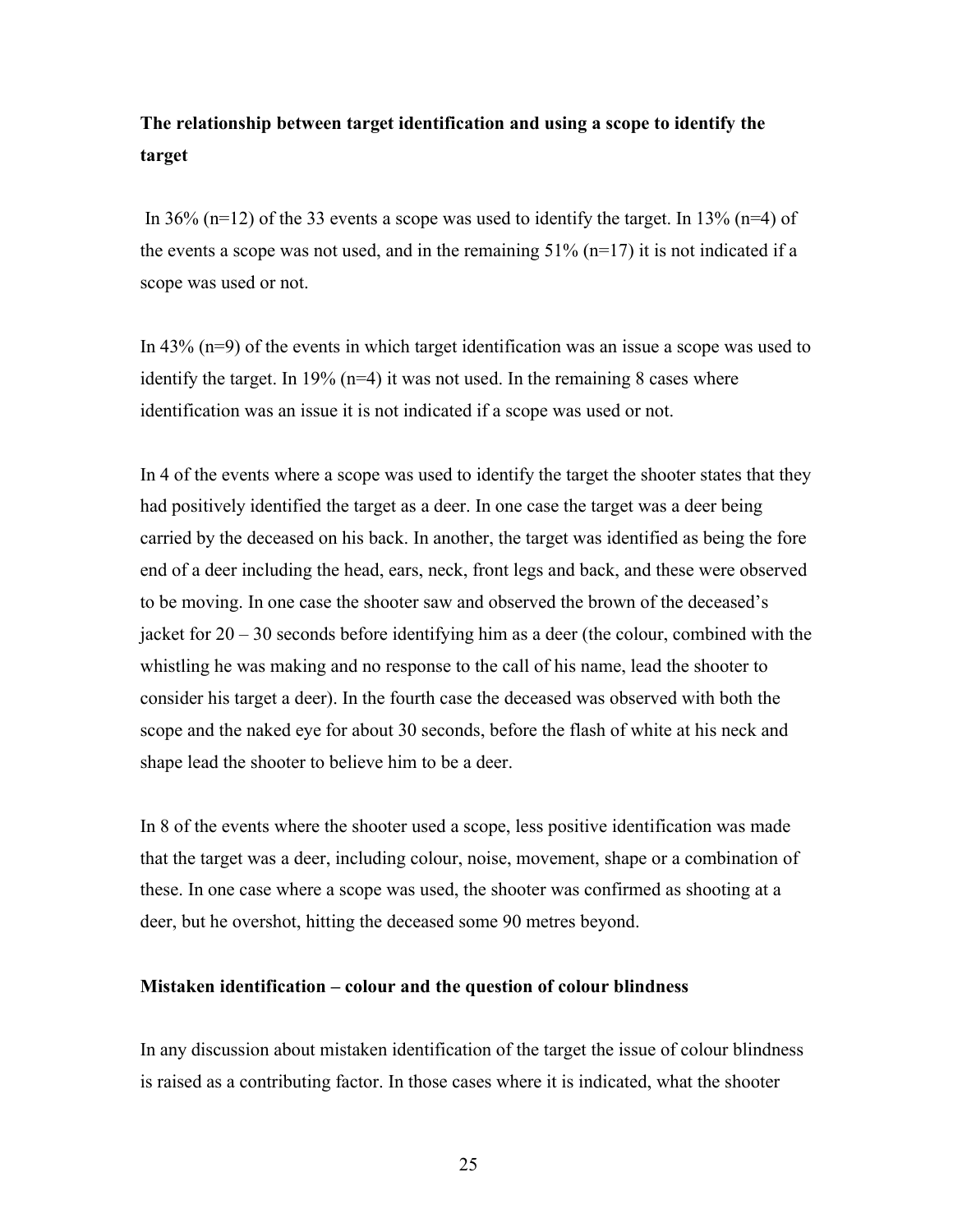describes as seeing is the same as the characteristics of the deceased or their clothing. This includes the flash of white at neck or hip; the combination of white and brown clothing; the 'brown' of a dirty, worn yellow raincoat (a case in which colour blindness was canvassed and not present); the 'reddy colour' of the deceased's hair, and the brown jacket of the deceased. While not conclusive the information available does not support any assertion that colour blindness is a factor in the shooting of hunters by other hunters<sup>7</sup>.

# **Distance**

The distance for all shootings ranged from 6 to 90 metres. Both the median and the mean (arithmetic average) being 35 metres.

| <b>Distance</b>  | No of shootings    |
|------------------|--------------------|
| $0 - 10$ metres  |                    |
| $11 - 20$ metres |                    |
| $21 - 30$ metres | 5                  |
| $31 - 40$ metres |                    |
| $41 - 50$ metres |                    |
| $51 - 60$ metres |                    |
| Beyond 60 metres | 2 (75 & 90 metres) |

The distance for those shootings, where target identification was an issue, ranged from 9 to 90 metres, with the median being 34.7 metres and the mean 27 metres. 50% of these shootings took place over a distance of between 18 and 35 metres.

# **Characteristic of the shooter – what the survey of shooters tells us**

With only 10 useable responses it is not possible to draw reliable conclusions about the characteristics of shooters prior to the incidents as revealed by the survey. However general trends can be observed.

<sup>7</sup> In providing feedback on this paper Peter O'Hagan, Optometrist noted 'from an optometry point of view there are factors such as uncorrected refractive error, change in contrast sensitivity with age and underlying pathologies (eg cataracts) which would benefit from consideration'. This highlights the importance of hunters, as individuals engaging in a precision, high risk activity to ensure that their eyesight, and general health are up to the requirements of that activity.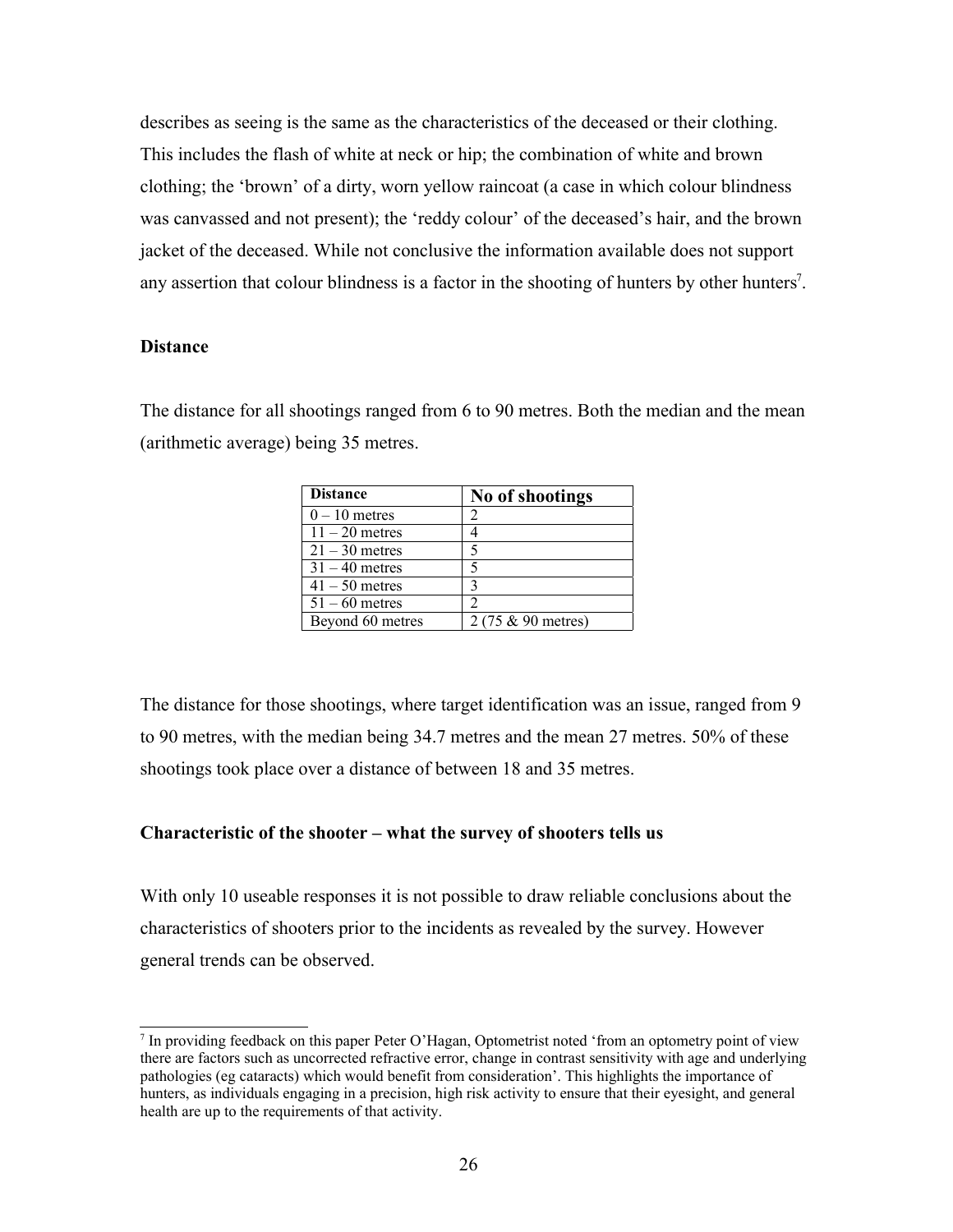All 10 had shooting experience with an air rifle, 8 used a shotgun and all 10 had experience with bolt action rifles. Four had used a single shot rifle, 3 lever action and 3 had experience with semi automatic rifles in sporting configuration (not military style). One had used a range of target pistols, another had been a black powder pistol shooter.

While the responses to the question about hunting experience were variable, it appears that the experience of the shooters ranged from 3 years to 30 years, with one stating he had been hunting all his life. However it appears that while some had been hunting deer for a number of years, in each year they hunted only for a month or so. This would seem to be consistent with Nugent (1989 and 1992).

Of the 10, 2 had never shot any deer, 2 had shot 2 deer, and 5 shooters had shot 8, 12, 90, 120 and 150 deer respectively. One other had shot an 'unknown', that is, numerous number.

Two of the 10 had been members of a shooting club prior to the incident. The remaining 8 had never been members of a shooting club.

Only one of the 10 had completed any formal hunter training. Three had no training other than the pre licence firearms safety course offered by the New Zealand Mountain Safety Council. Three had no formal firearms or hunter training whatsoever.

Nine of the 10 held a firearms licence or permit at the time of the incident. One did not, but appears to have been under the supervision of another shooter at the time of the shooting.

Only one indicated he wore corrective lenses, and he was wearing those at the time of the shooting.

# **The shot**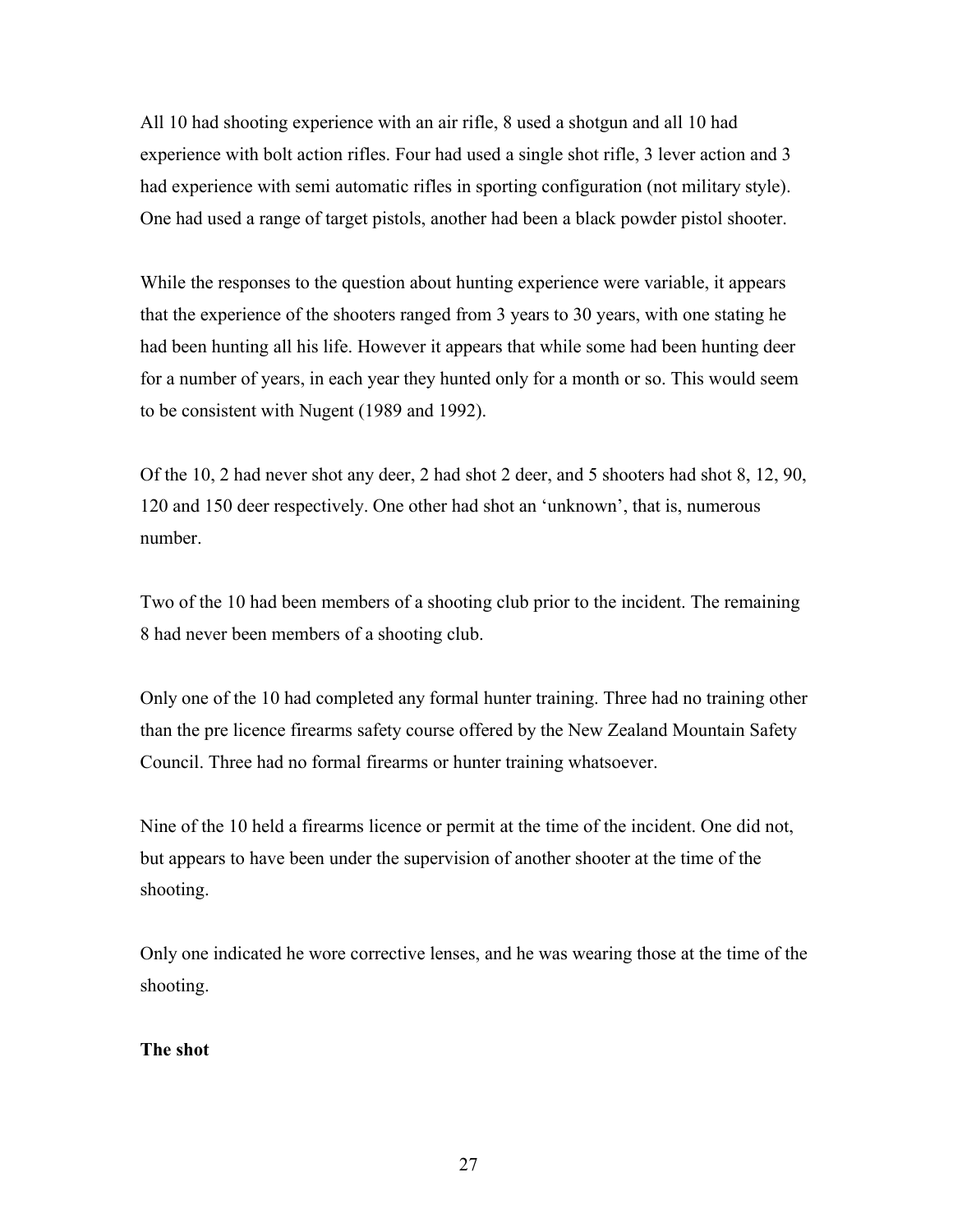In all but 2 cases the deceased was killed by a single shot. In one of the remaining cases two shots were fired when the deceased moved after being shot the first time. In this case the shooter was convicted of manslaughter. In the other case the number of shots fired is not indicated.

In 33% (n = 11) of the incidents the shot was to the head. In the remaining 67% (n = 22) the shot was to the body. No shots are recorded as hitting the arms or legs.

In only 4 cases it is indicated that an Armourer tested the firearm. In each case the firearm was not faulty. In the remaining 29 cases it is not indicated if the firearm was tested. In none of the cases is it indicated that an Armourer examined the ammunition used.

# **The colour recognition project**

The results of the colour recognition are best described graphically, and a sample of photos is presented as part of this report. A more complete presentation is available on CD. These need to be considered together with the other behaviours of the deceased and the shooter, and the Virginia experience.

The colour recognition project demonstrates that that no one colour is satisfactory as a protective factor for all conditions. 'United Nations' or 'NATO' blue is the most visible colour in the greatest variety of conditions<sup>8</sup>. While high vis orange was good in most conditions, there are circumstances where this colour can be confused with deer, especially in the open and in some light conditions<sup>9</sup>. Red had a somewhat similar result. SAR yellow was readily seen in most conditions, but the large amount of this colour in the bush, especially when wet, makes this colour of limited value.

Dark and various types of camo green, the colours traditionally worn by hunters, can lead to confusing patterns in the forest. While they make the hunter partly invisible, the

<sup>&</sup>lt;sup>8</sup> Care needs to be taken in selecting blue: some shades of blue go very dark when wet.

<sup>9</sup> In terms of high vis orange, and given that several brands were used in the project, no one brand stood out as performing noticeably better than any other.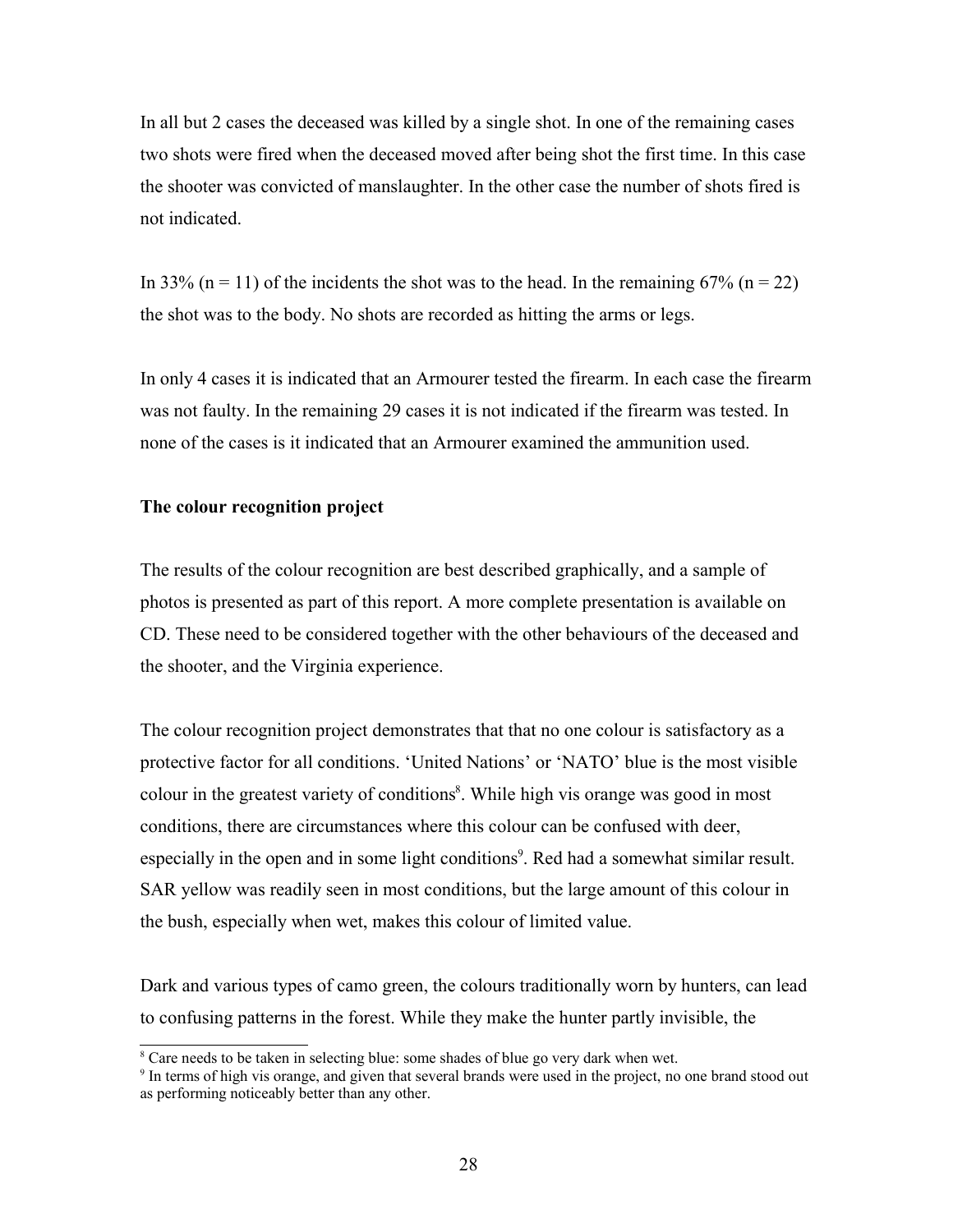exposed parts of the body - the face, hands and hip - when clothing exposes skin, can lead to confusion about what is being observed.

# **DISCUSSION AND CONCLUSION**

# **The typical event**

It is apparent then, that in a typical hunting incident where one deer hunter shoots another, both the deceased and the shooter will be men, aged in their mid twenties to mid forties. They are likely to be hunting companions, or have met each other at the forest hut prior to the incident. They will have discussed hunting areas and procedures.

They will be wearing a range of colours of clothing, including browns, whites, greens and green camo, and perhaps high vis orange. They may have hunted together many times. They will have had some experience hunting deer and other big game, but neither is likely to belong to a shooting club or have any formal hunter training. It is likely they will both have a heightened level of expectancy of coming across a deer, either because they saw or shot one in that same location some time previously, or they have seen one immediately prior to the incident.

One is likely to enter the firing area of another, perhaps by leaving the area they agreed to hunt in, or perhaps moving forward of their hunting companion if they are hunting together. They may have lost sight of each other for a few minutes. One might fire into the designated hunting area of another, or in the direction they know the other to be.

Their eye will be attracted by movement, colour, shape or sound, or a combination of these. The shooter is likely to identify the target as being a part (perhaps a small part) of a deer through the restricted vision of a scope. No one contributing factor will stand alone; these behaviours culminating in the firing of a shot that is most likely to hit the deceased in the body, sometimes in the head.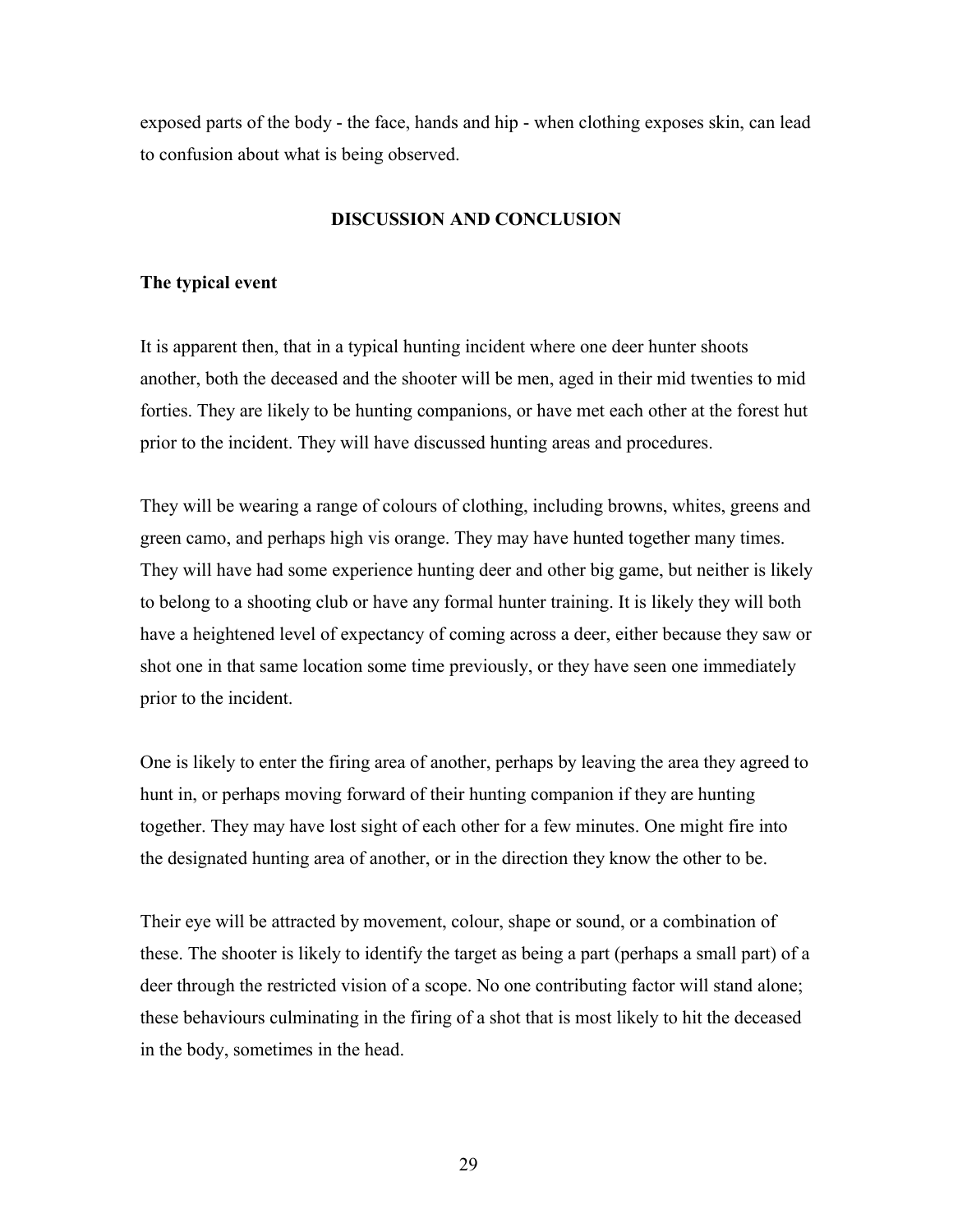# **Applying the principles of outdoor safety (risk) management**

Deer hunting is an outdoor activity where the absolute risk originates from using firearms in usually remote country with the intent of shooting and killing (a deer). This absolute risk is managed by putting in place a number of safety controls with the aim of eliminating or minimizing the likelihood of loss. In terms of the firearm used, these safety controls are found within the *Arms Code*. Generic bushcraft, campcraft, navigation and first aid skills are also applied. What remains is a level of residual, or real risk associated specifically with deer hunting that has to be managed by the hunter. In order to manage this residual risk the hunter needs to be able to correctly perceive it as such. The hunter can only do this if they have a certain level of skill, knowledge and ability. Skill, knowledge and ability can only be developed by training, supervision and experience. It would appear that few hunters have any formal hunter training. Few hunters belong to a shooting club, the environment where peer supervision is most likely to be found. Given the results of Nugent's research it would appear that few hunters have a very high level of experience. Any hunter therefore would be most unwise to drop their guard, or to think that such an event might not happen to them (either as shooter or deceased).

As active participants within the field, sharing both physical space and a common activity, all hunters have a responsibility to manage risk. This responsibility, which includes identifying and managing any one or several contributing factors to a deer hunting incident (including the firing of a shot) cannot be transferred to another. This includes correct target identification. For example, risk shift, or the transfer of responsibility for managing safety, might occur if a hunter believed that because another hunter was wearing high vis orange, their responsibility to manage the risks associated with target identification was reduced in some way.

To extend this example, after the shooting of another hunter the responsibility for the failure to identify the target correctly might then be attributed, perhaps in part, to the deceased - if they were not wearing high vis orange, or if it were considered the amount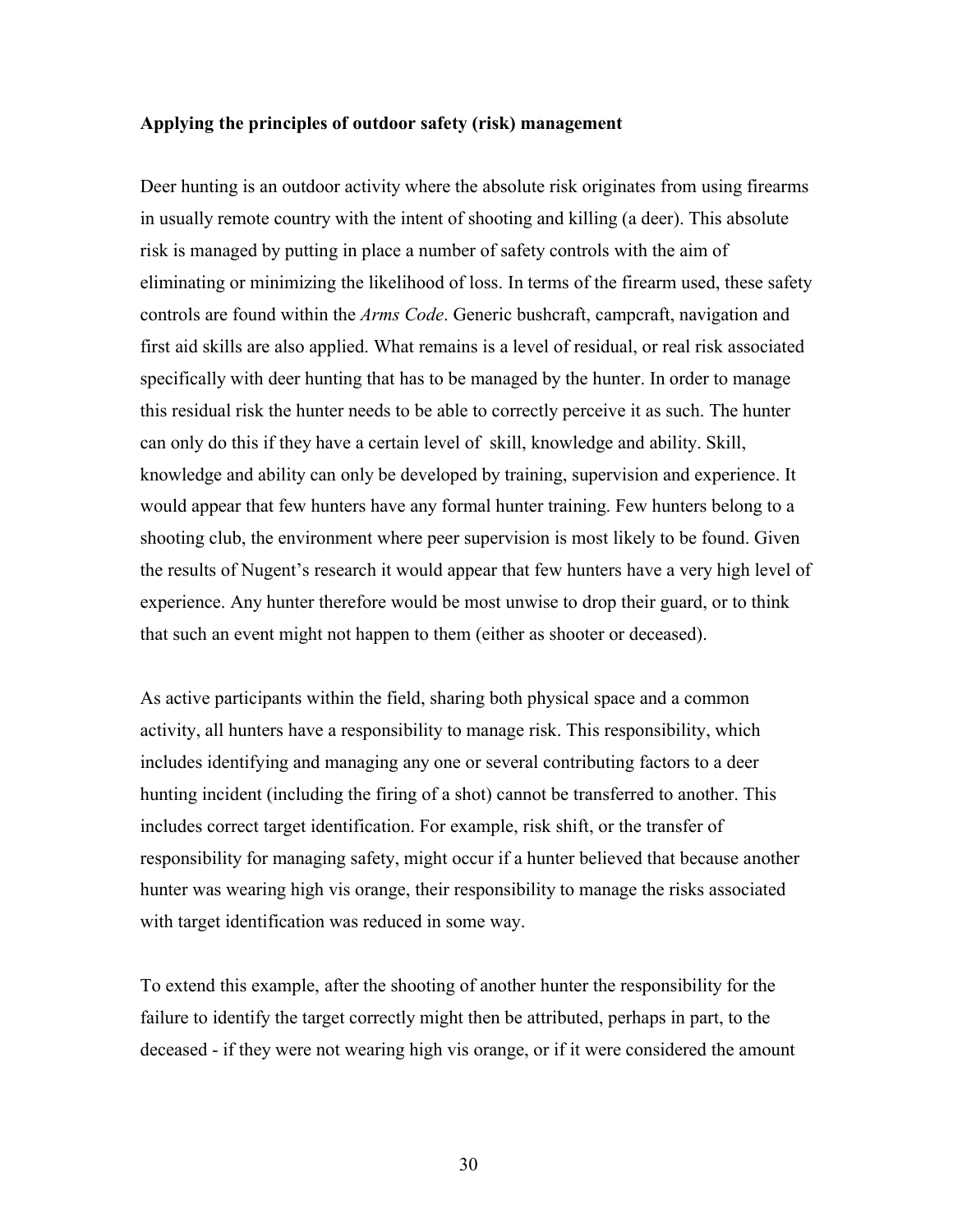of orange they were wearing was not sufficient. While the deceased is an active participant in the field, the decision to fire a shot remains with the shooter.

# **The wearing of high vis orange**

From the results of analysis of the Virginia game wardens' reports into shooting incidents it can be concluded that the legislated requirement to wear high vis orange has had negligible if any impact on the number of deer hunters shot in incidents in which target identification was a factor, and that high vis orange is not necessarily a protective factor for deer hunters as a population group<sup>10</sup>. Further text analysis of the shooters' and any witness' statements is necessary before any conclusion could be reached about the degree to which the wearing of high vis orange might be a contributing factor, that is, that high vis orange lead the shooter to believe they had sighted a deer. Anecdotal material, both overseas and in New Zealand, suggests that the wearing of high vis orange may have prevented individual incidents. These are generally not reported in any systematic way, and appear to be based on a supposition that to be visible by wearing high vis colour averts shooting incidents. Such a supposition is not, on the face of it, supported by the Virginia data.

Just as the shooting is the culmination of a number of factors and behaviours, no one factor or behaviour is likely to stand alone as protective. Rather, the modification of a range of factors and behaviours is likely to be more effective.

# **Suggested behaviour for minimizing the likelihood of these events**

While as a basic premise the shooter is always responsible for the shooting, and it is incumbent on the shooter to fully identify their target and comply with the New Zealand *Arms Code,* it is possible to identify, from the analysis of the deaths of deer hunters,

<sup>&</sup>lt;sup>10</sup> Generalised statements about the reduction of hunter related shooting incidents following the legislated requirement in the USA to wear high vis orange need to be treated with caution. In many States a compulsory hunter education programme was introduced at a similar time. USA data into shootings involving hunters includes self inflicted injuries and deaths, unintentional discharges, falls and other incidents resulting from shooting from trees and stands and deer driving as a hunting technique. In the case of shootings during deer drives the incidents appear to parallel duck shooting incidents in New Zealand.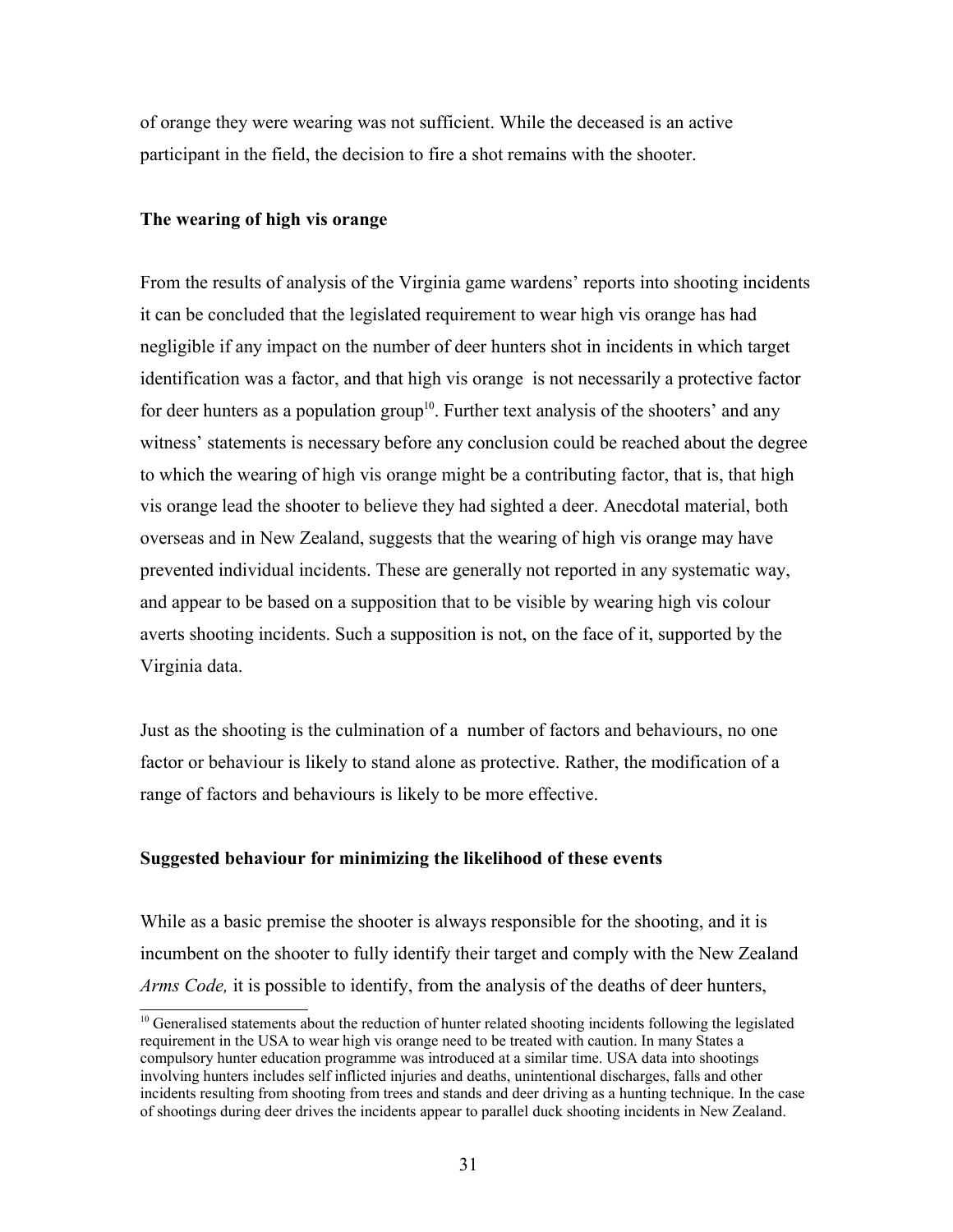specific behaviours that might be described as 'protective'. They are listed below in descending order of the frequency in which the corresponding contributing factor appears (that is, the first is the most common contributing factor).

- 1. A hunter must not shoot at shape, sound, movement or colour, including those that belong to a deer, without confirming that their target is a deer.
- 2. A wise hunter will wear clothing that contrasts with the environment, including deer in that environment.
- 3. When hunting together with a companion, cease hunting if visual contact with that companion is lost, and do not resume hunting until visual contact is made and confirmed.
- 4. A hunter must develop a self-awareness that enables them to identify buck/stag fever in themselves, and counteract it with extra care while hunting.
- 5. Use binocular vision to identify the target; use the scope only to place the shot.
- 6. Snap shooting (as defined in this paper) is to be avoided unless target identification is complete.
- 7. If an area is obviously heavily occupied by other hunters consider going hunting elsewhere.
- 8. Hunters should undergo hunter specific training.
- 9. Hunters should belong to a club. Club membership is most likely to be the source of training and peer guidance.
- 10. Hunters should agree on hunting areas ('blocks'), with a clearly defined 'no fire zone' between areas. Do not hunt outside the agreed area, including on the way back to camp.
- 11. If a linear boundary is agreed (for example a ridge line or creek), no shots may be fired toward or over that boundary line.
- 12. If it is absolutely necessary for one hunter to knowingly move into another's area, perhaps because of an emergency, do not stalk into the area. The hunter should enter in a way that it is obvious they are not a deer.
- 13. Do not move into the firing zone or arc of fire of a hunting companion.
- 14. Sight more than a single small part of the deer and confirm it as the target.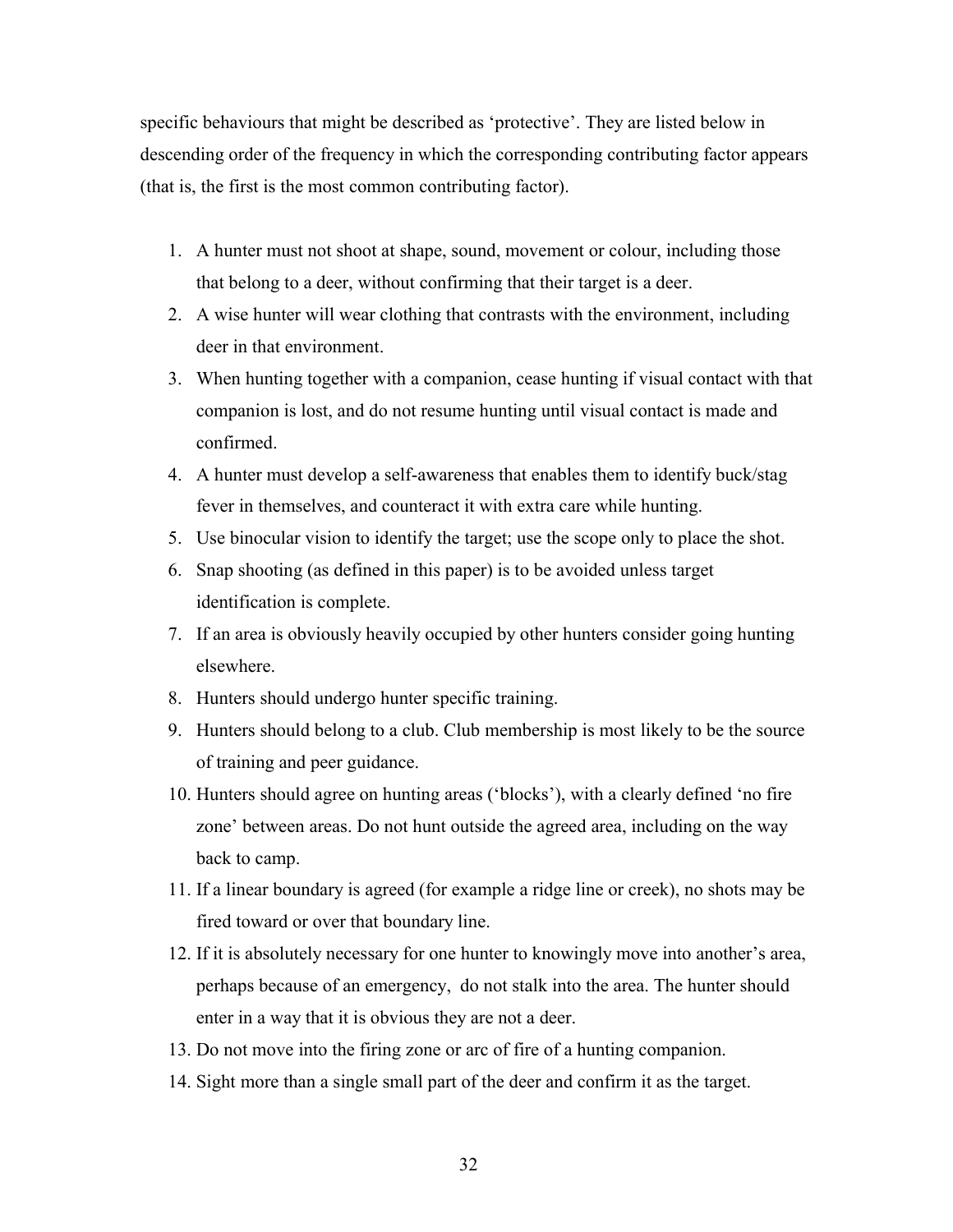- 15. Minimise the likelihood of colour similar to that of a deer being visible.
- 16. Do not shoot when others are known to be in the firing zone.
- 17. When hunting together with a companion in parallel keep sight of each other, maintain an arc of fire 180 degrees away from your hunting companion with a 'no fire zone' between shooters, including forward and back.
- 18. When hunting together with a companion, and taking turns hunting, the non hunting companion does not resume hunting until mutually agreed.
- 19. Hunting is not a time to fool around. Do not behave like a deer knowing your mate is hunting nearby. He may end up hunting you.
- 20. If carrying a deer carcass cover it in some way so that it is clearly contrasted with the environment, including deer in that environment.

# **Conclusion**

This project has analysed 33 incidents resulting in the deaths of one deer hunter at the hand of another between 1979 and 2002. I have reviewed the literature relating to hunter safety including the principles of outdoor safety (risk) management, the number of deer hunters and deer shot and the hunting practice safety advice currently available in books about deer hunting. From an analysis of the shooting incidents I have identified those factors and behaviours that have come together in the culminating event – the firing of a shot that killed another hunter. I have argued that irrespective that all hunters are participants in the field, the responsibility for taking the shot remains with the shooter and cannot be transferred to another.

Given the interplay of risk factors including the existence of firearms, rough and bush covered terrain, the need to behave somewhat like a deer, particularly during the roar and the excitement of the hunt, one Coroner concluded that 'it is a very distressing and sad thing that an accident such as this should have happened, but unfortunately in a pastime such as hunting they will from time to time happen even when all care is taken' (case 92COR0237). I have presented 20 protective factors and behaviours that, taken together with the *Arms Code* and competent bushcraft, campcraft, navigation and first aid,

33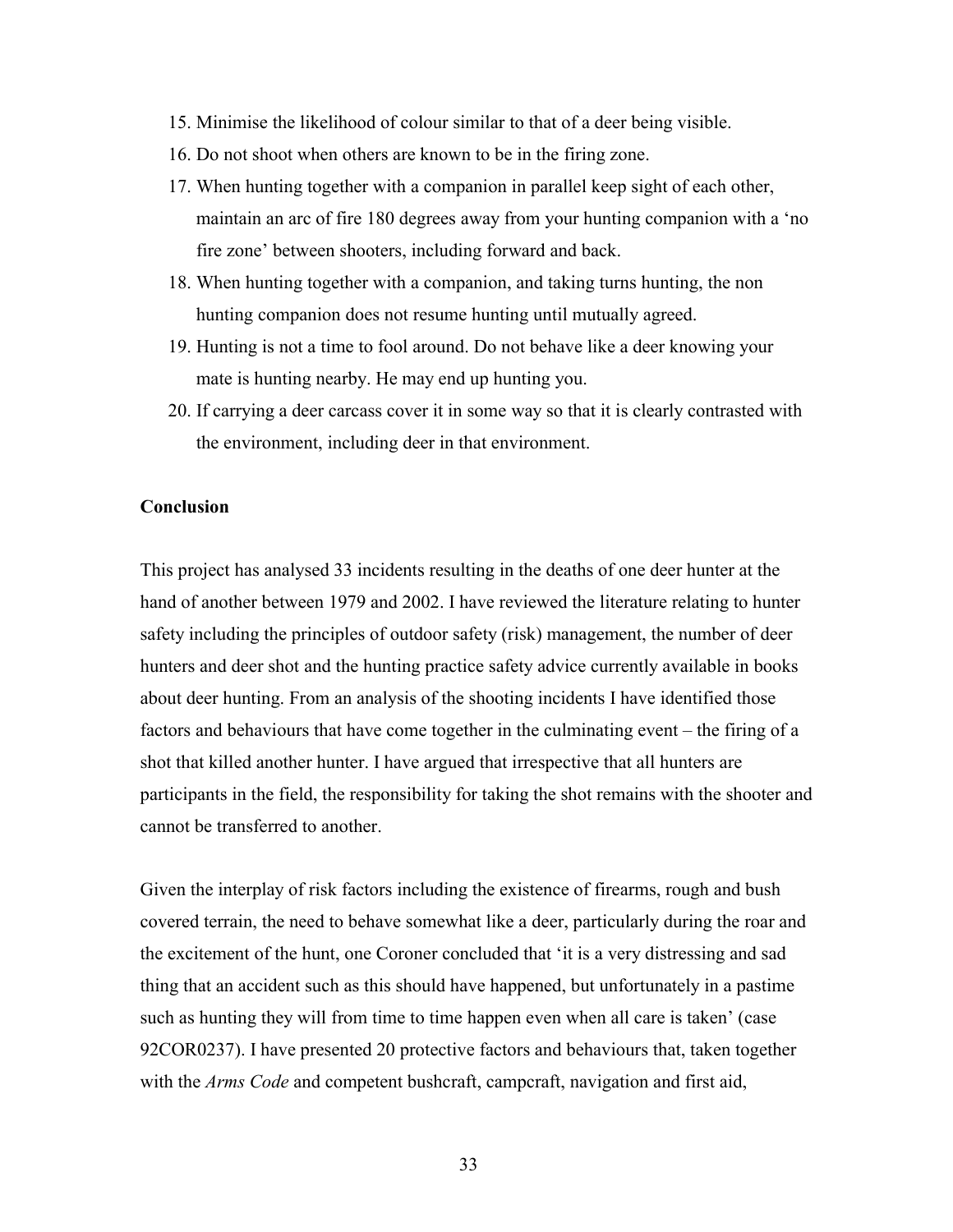contribute to safe hunting practice, thereby minimizing the likelihood of such incidents occurring.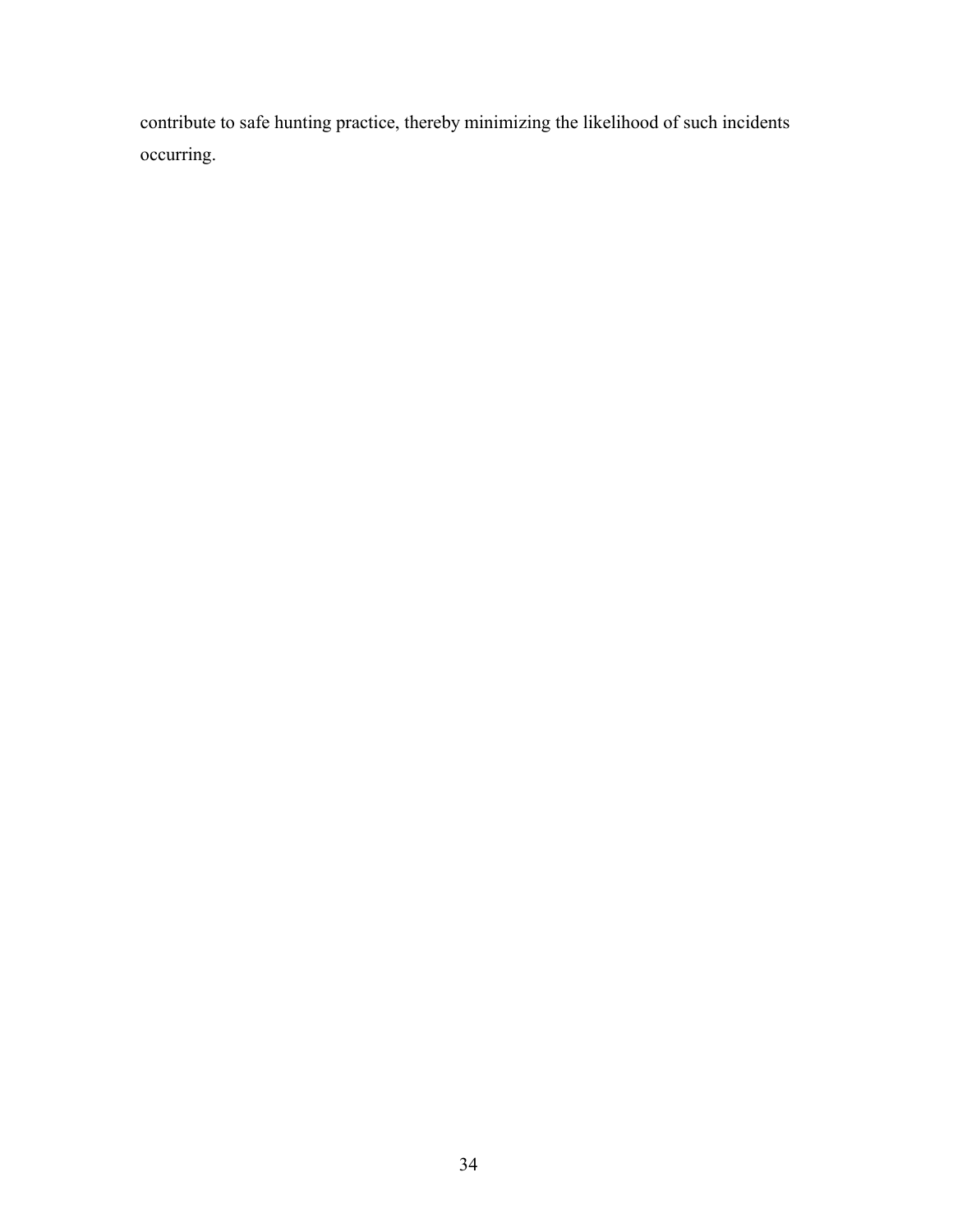#### **BIBLIOGRAPHY**

- Allen, Andrew. What do deer see? *New Zealand Hunting and Wildlife*, April/June 2002, pages 29 - 30.
- Askes, Martin. Life and death? What to wear while hunting! *NZ Outdoor*, April/May

2002, pages 42 – 43, and, Editor's Shot. *NZ Outdoor*, June/July 2003.

- Axbey, Bill. (1991) *Along the track a collection of New Zealand hunting yarns.* Collins, Auckland.
- Badland, R. (Bob) Correspondence to the Department of Conservation, 20 August 1991.

Badland, R. (Bob) Advice to A. P. M. Macalister, Coroner, 1998.

Banwell, D. Bruce. (1999) *The Sika*. Halcyon Press, Auckland.

Burdon, B. (1993) *Of mountains, men and deer*. Halcyon Press, Auckland.

- Forrester, R. (1997) *A hunter's life the life and times of a professional hunter*. Penguin, Auckland.
- Fraser, K. W. (2000) *Status and conservation role of recreational hunting on conservation land*. Department of Conservation, Wellington.
- Greenwood, J. (2002) *Report on hunter colour recognition project*. Private correspondence.
- Gulliver, David. Investigative reported, Virginia, USA. Personal correspondence
- Haddock, Cathye. (1993) *Managing risks in outdoor activities*. The New Zealand Mountain Safety Council, manual #27. Wellington, New Zealand.
- Haddock, C. M. (forthcoming) *Safety management in outdoor activities*. Rewrite of New Zealand Mountain Safety Council manual #27. Wellington, New Zealand.
- Holden, Philip.(1983) *The golden years of hunting in New Zealand*. Hodder & Stoughton, Auckland.
	- (1985) *New Zealand, hunter's paradise*. Hodder & Stoughton, Auckland.
	- (1986) *Holden on hunting*. Hodder & Stoughton, Auckland.
	- (1987) *The deerstalkers a history of the New Zealand Deerstalkers Association 1937 – 1987*. Hodder & Stoughton, Auckland.
	- (1987) *A guide to hunting in New Zealand*. Hodder & Stoughton, Auckland.
	- (1995) *Pack and rifle*. Reed, Auckland.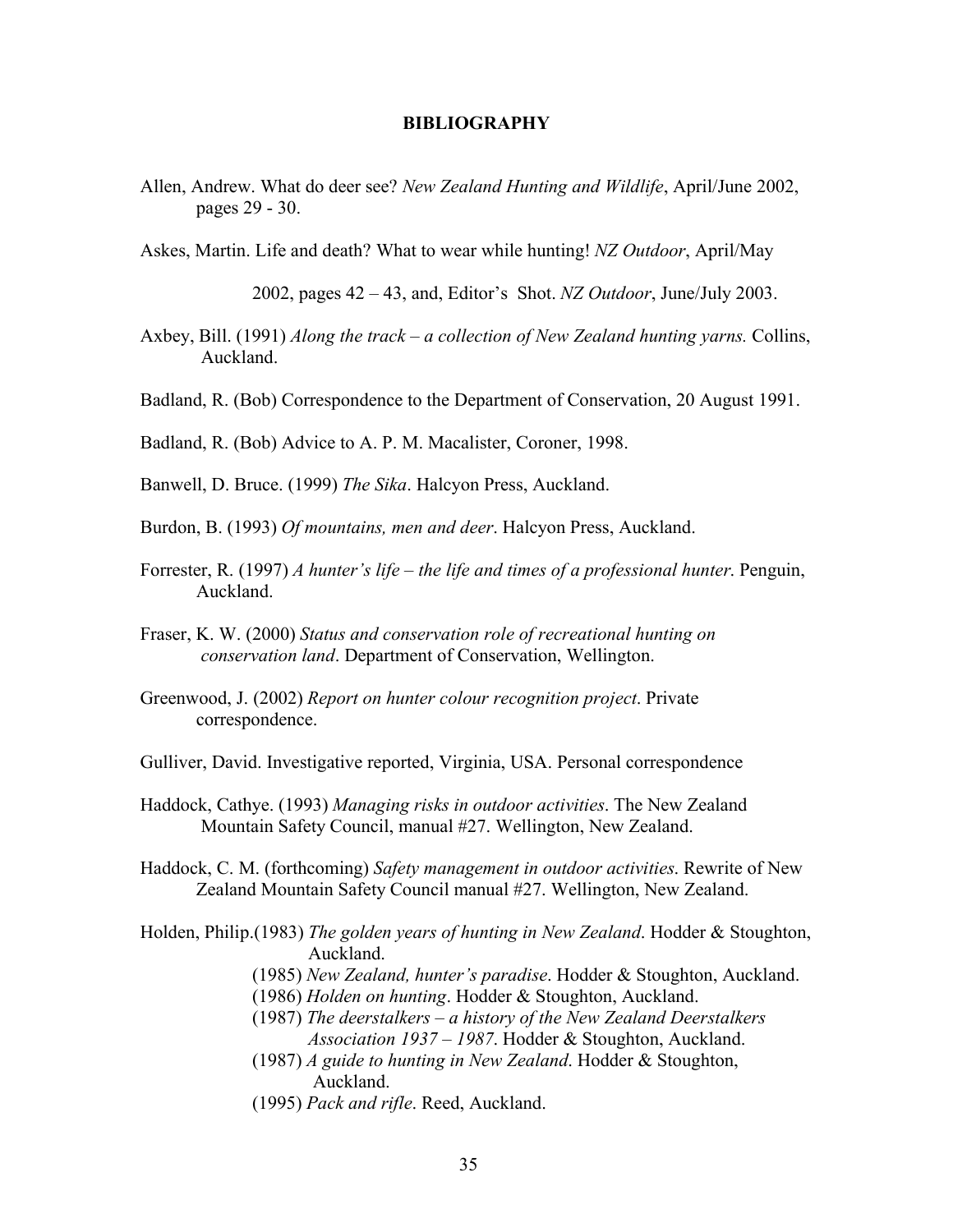Hunter Orange – The laws of the land (USA). Web: http://members.aol.com/ BERLIER1/ORANGE.htm.

International Hunter Education Association (IHEA) Web site.

Janes, Charlie. (1993) *Time for a brew*. Reed, Auckland.

- Lentle, R., and Saxton, F. (1991) *Red deer in New Zealand a complete hunting manual*. David Bateman, Auckland.
- Miller, L. (Ian) Affidavit for A P M Macalister, Coroner, 16 December 1998
- New Zealand Police & New Zealand Mountain Safety Council. (2001) *Arms Code firearms safety manual issued by the New Zealand Police*.
- Nugent, G. (1989) *Hunting in New Zealand in 1988: survey results.* Forest Research Institute, Christchurch.
- Nugent, G. (1992) Big game, small game, and game bird hunting in New Zealand: hunting effort, harvest and expenditure in 1988. *New Zealand Journal of Zoology*, 1992, Vol. 19: 75-90.
- O'Leary, Bill., and McMillan, Rob. (2002) *HUNTS hunter national training scheme training manual*. The New Zealand Mountain Safety Council, manual #35. Wellington, New Zealand.
- Rollins, Dale. (1995) *Hunter orange bright idea for deer hunters*. Web, http://agnews.tamu.edu/dailynews/stories/WFSC/orange.htm
- Schasching, K. H. *The New Zealand recreational hunter: profile and requirements*. Not dated, School of Forestry, University of Canterbury, Christchurch.
- Scrimshaw, W. (23 April 2003) Private correspondence to New Zealand Deerstalkers **Association**
- Severinsen, K. (1990) *Hunt the wild blue yonder*. David Bateman, Auckland.
- Von Besser, Kurt. (1999) *How game animals see & smell*. ATSKO/SNO-SEAL Inc, USA.
- Watson, Kevin. Buck fever. *NZ Outdoor*, April/May 2002, pages 34 35.
- Willems, Hans. (2001) *Hunting smarter a practical guide to successful hunting in New Zealand*. Halcyon Press, Auckland.

Willems, Hans. Thou shalt not shoot thy fellow hunter. *NZ Outdoor*, June/July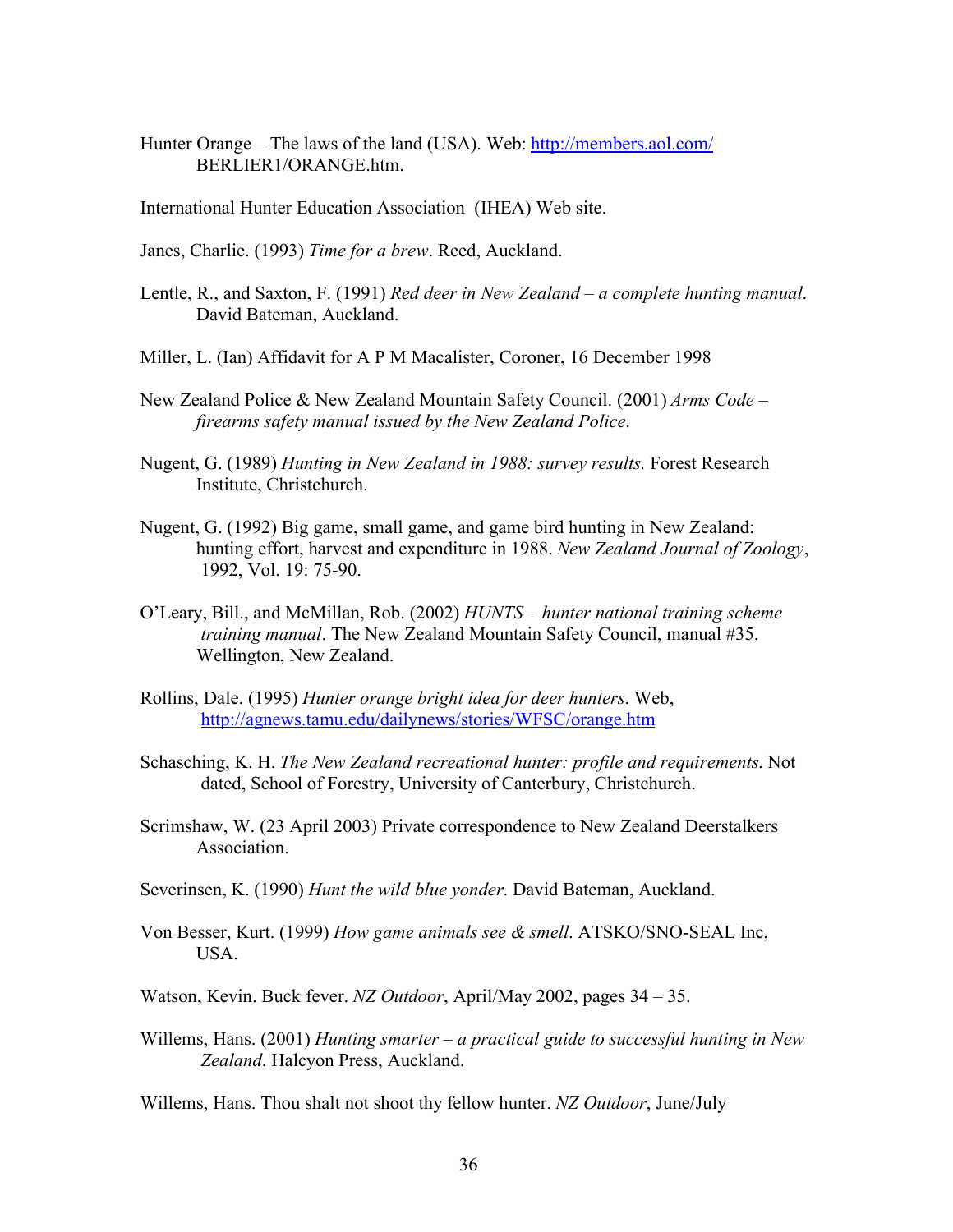1997, pages 55 – 57.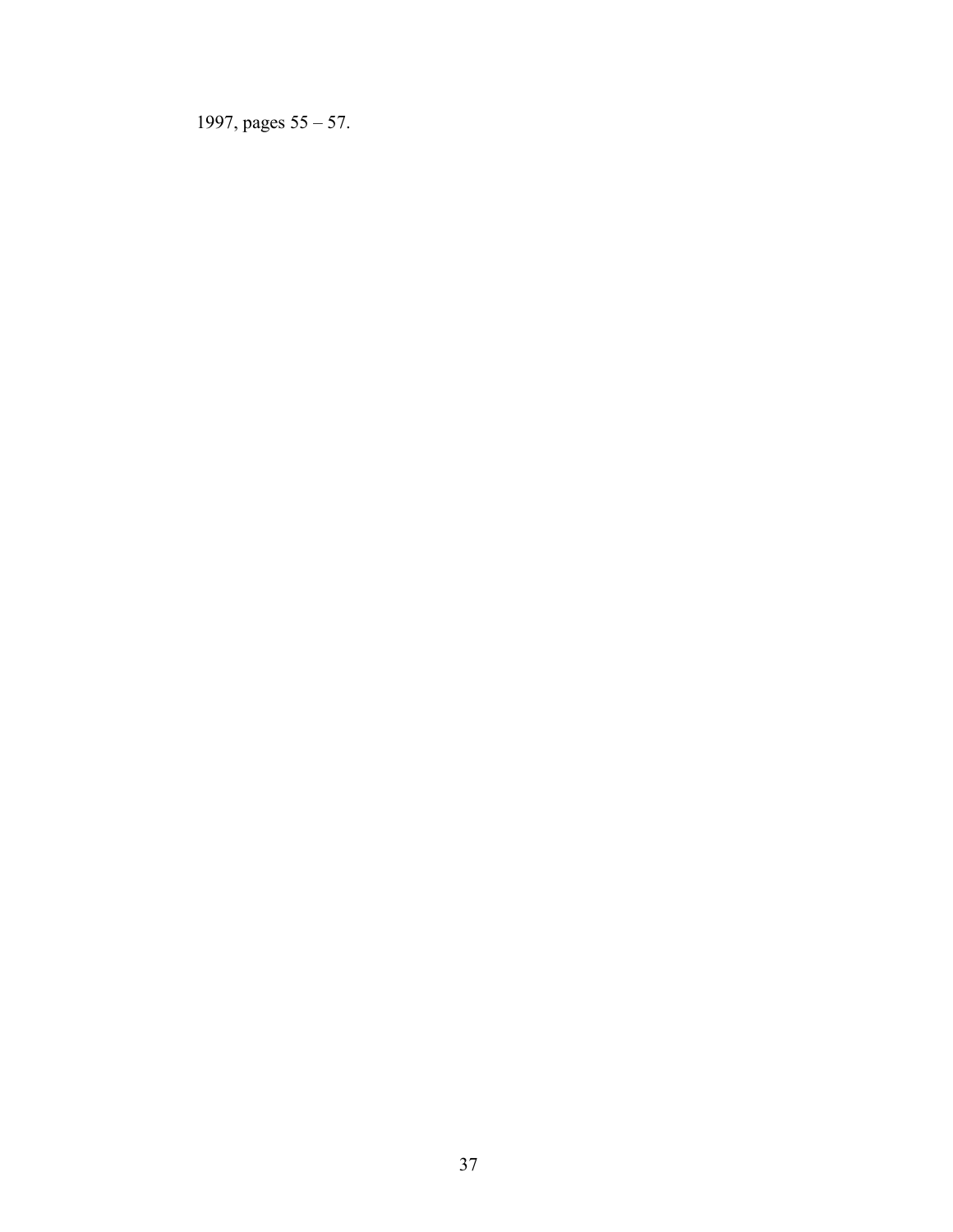# **ACKNOWLEDGEMENTS**

The assistance of all those who participated, commented, encouraged or gave feedback during this project is acknowledged with gratitude. Especially:

Bob Badland, firearms programme manager of the New Zealand Mountain Safety Council who constantly reiterated the importance of the project, provided source documents, arranged feedback and was always enthusiastic.

Ian Nicholson, Executive Director of the New Zealand Mountain Safety Council – for support at executive level.

David Walsh, Research Officer for the Mountain Safety Council – for collating and making available Coroners' reports.

Cathye Haddock, expert on outdoor safety (risk) management – for regular review of many drafts.

Former Senior Constable Bruce Butland – for tracking down the addresses of shooters in the 33 incidents studied.

David Gulliver, investigative journalist, Virginia, USA – for making the time in a busy schedule to interrogate the Virginia database to parameters set by me.

John and Janet Greenwood – for the colour recognition project and feedback.

Peter O'Hagan – for providing the perspective of optometry.

Chaz Forsyth, Mike Massaar (DOC) and Rob McMillan – for feedback on the initial draft.

Clyde, Steve and Egon Graf – for permission to use photos and video footage of deer in their natural environment.

Adam Birch, project officer for the New Zealand Police – for coordinating publishing of this report within a short time frame.

The shooters who participated in the survey – for having the courage to share your experience for the benefit of others.

Victim Support – for agreeing to provide support to the shooters in incidents who participated in this project.

Upper Hutt Deerstalkers – for running a great HUNTS course. Every hunter needs to do this!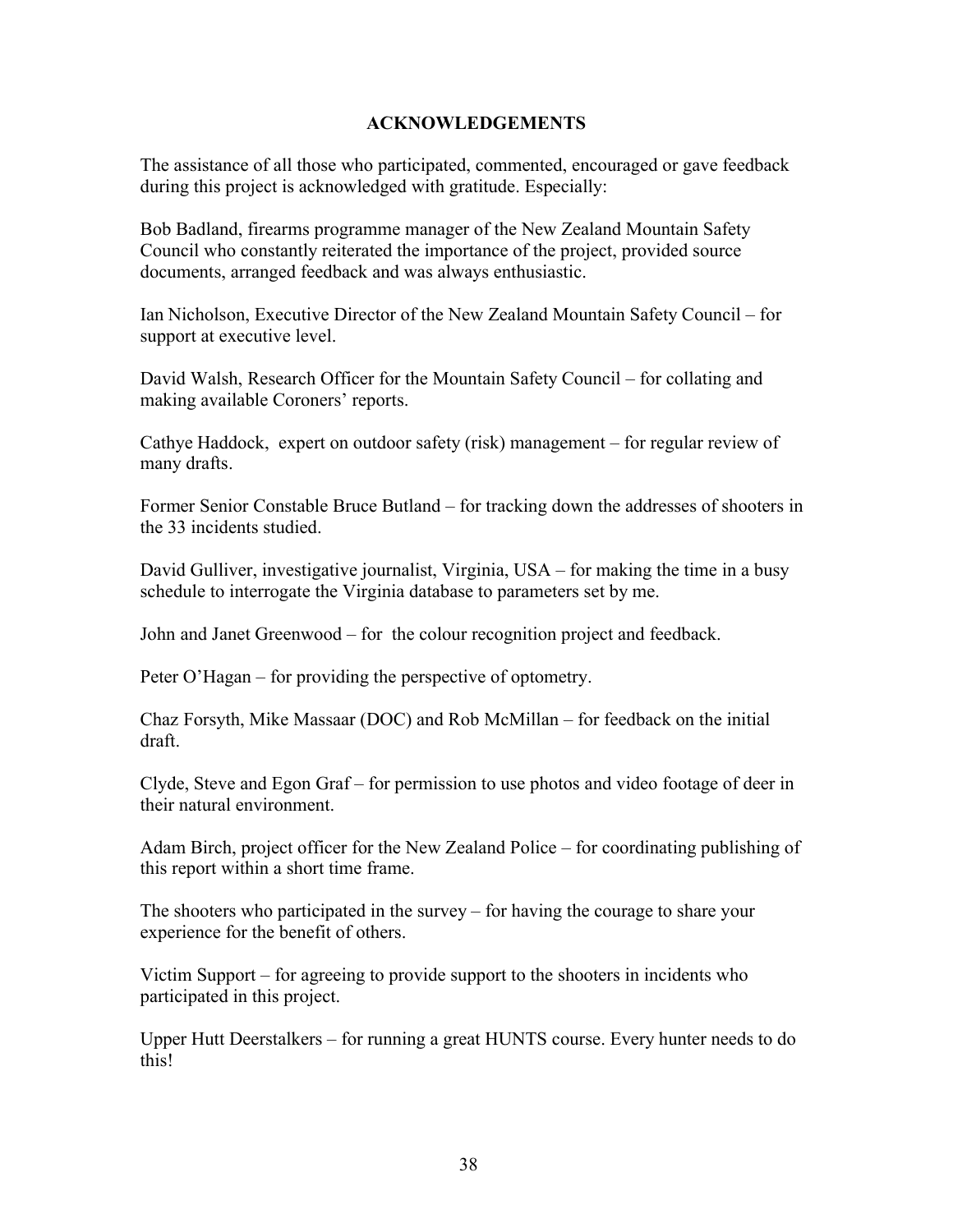The numerous deer hunters, Mountain Safety Council and HUNTS instructors who shared their experiences, opinions and advice.

My wife, Anne –for putting up with rooms scattered with project material, and for acting as a sounding board when something didn't make sense.

Any mistakes therefore, are entirely my own.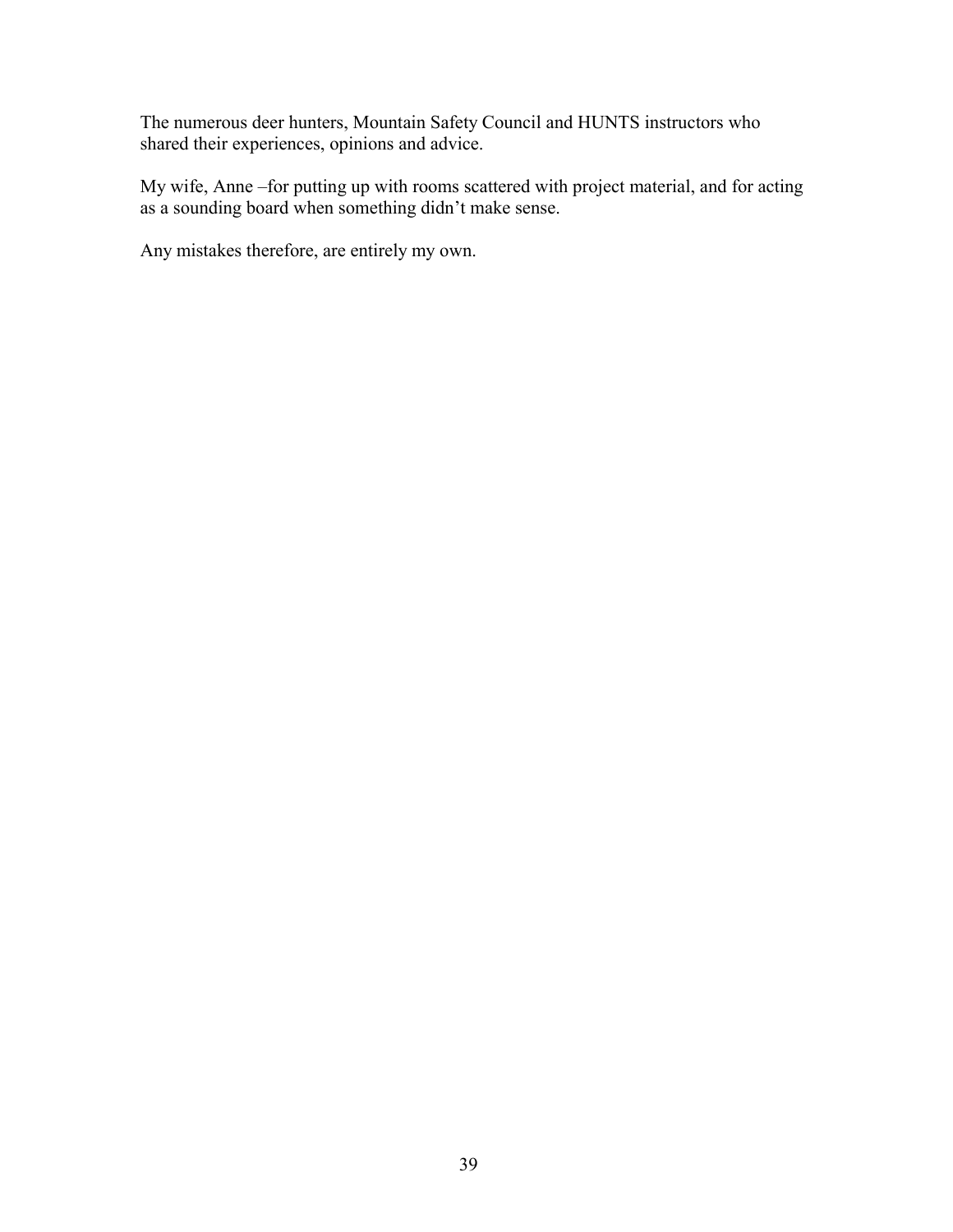# **THE NEW ZEALAND ARMS CODE**

(compiled by the New Zealand Police and the New Zealand Mountain Safety Council)

- 1. Treat every firearm as loaded.
- 2. Always point firearms in a safe direction.
- 3. Load a firearm only when ready to fire.
- 4. Identify your target.
- 5. Check your firing zone.
- 6. Store firearms and ammunition safely.
- 7. Avoid alcohol or drugs when handling firearms.

The full publication of the *Arms Code* can be found on the New Zealand Police website www.police.govt.nz (look under 'service units', 'firearms')